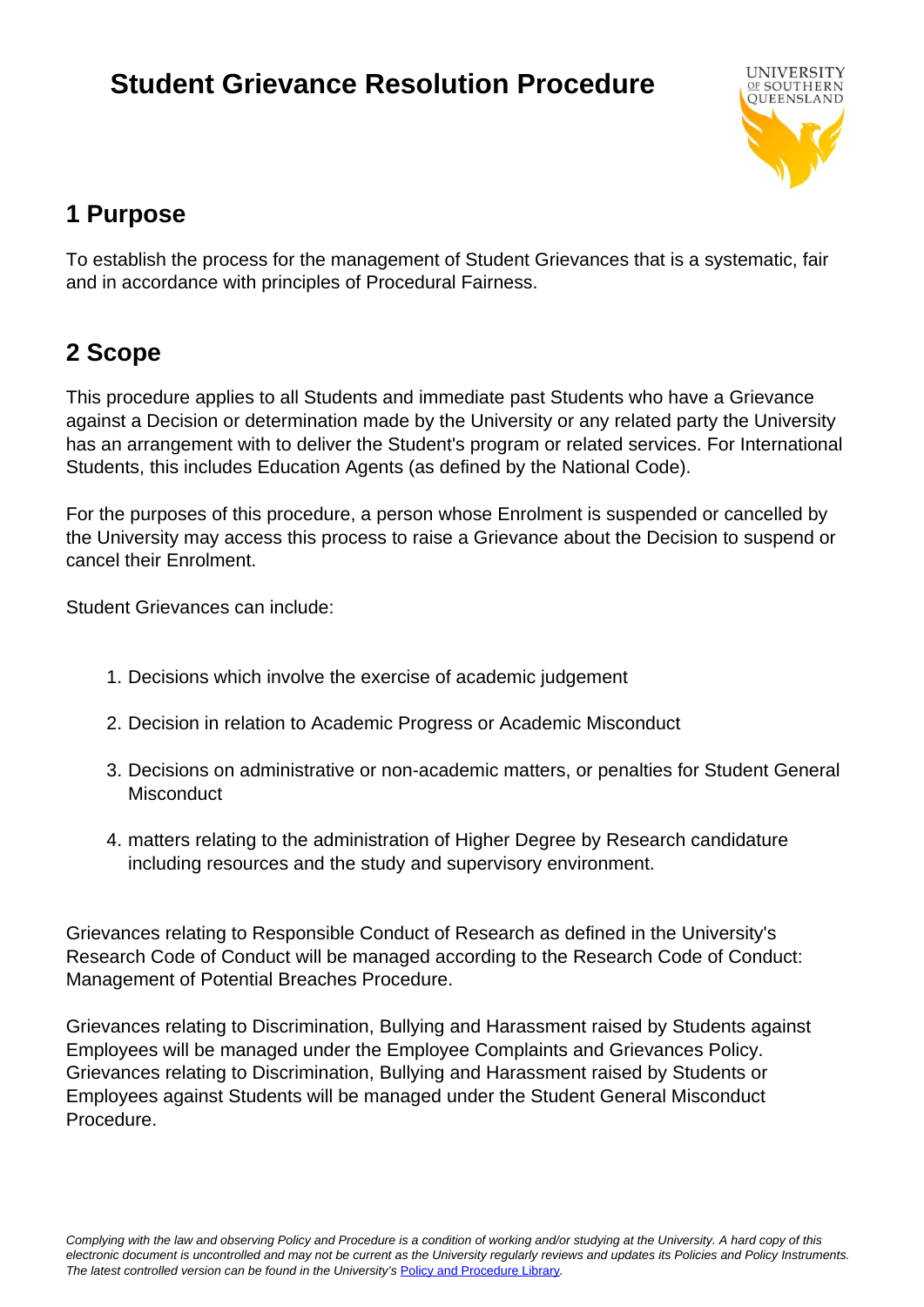# **3 Procedure Overview**

The stages involved in resolving a Grievance are:

- Informal resolution (optional)
- Stage 1 Formal Student Grievance
- Stage 2 Review of Decision
- Stage 3 Appeal
- Stage 4 Application to external agencies.

Students or Employees involved in these processes must participate in good faith and act according to the relevant Code of Conduct Policy. Any person involved in any stage of the formal Student Grievance resolution process must not be subject to intimidation or Victimisation, either during or consequent to the process.

# **4 Procedures**

# **4.1 Support available to Students**

Students are encouraged to seek support at any time and as often as they require.

There are trained support staff who Students may access free of charge at all stages of the Grievance resolution process:

- Student Grievance Resolution Unit
- Student Ombudsperson
- Student Success and Wellbeing
- Safer Communities Coordinator.

A Student may contact the USQ Student Guild Advocacy Team for assistance in preparing a formal Student Grievance or Appeal or to request that a Student Guild Advocacy Officer accompanies them to any relevant meeting or interview. The USQ Student Guild Advocacy Service is independent of the University.

# **4.2 Informal resolution**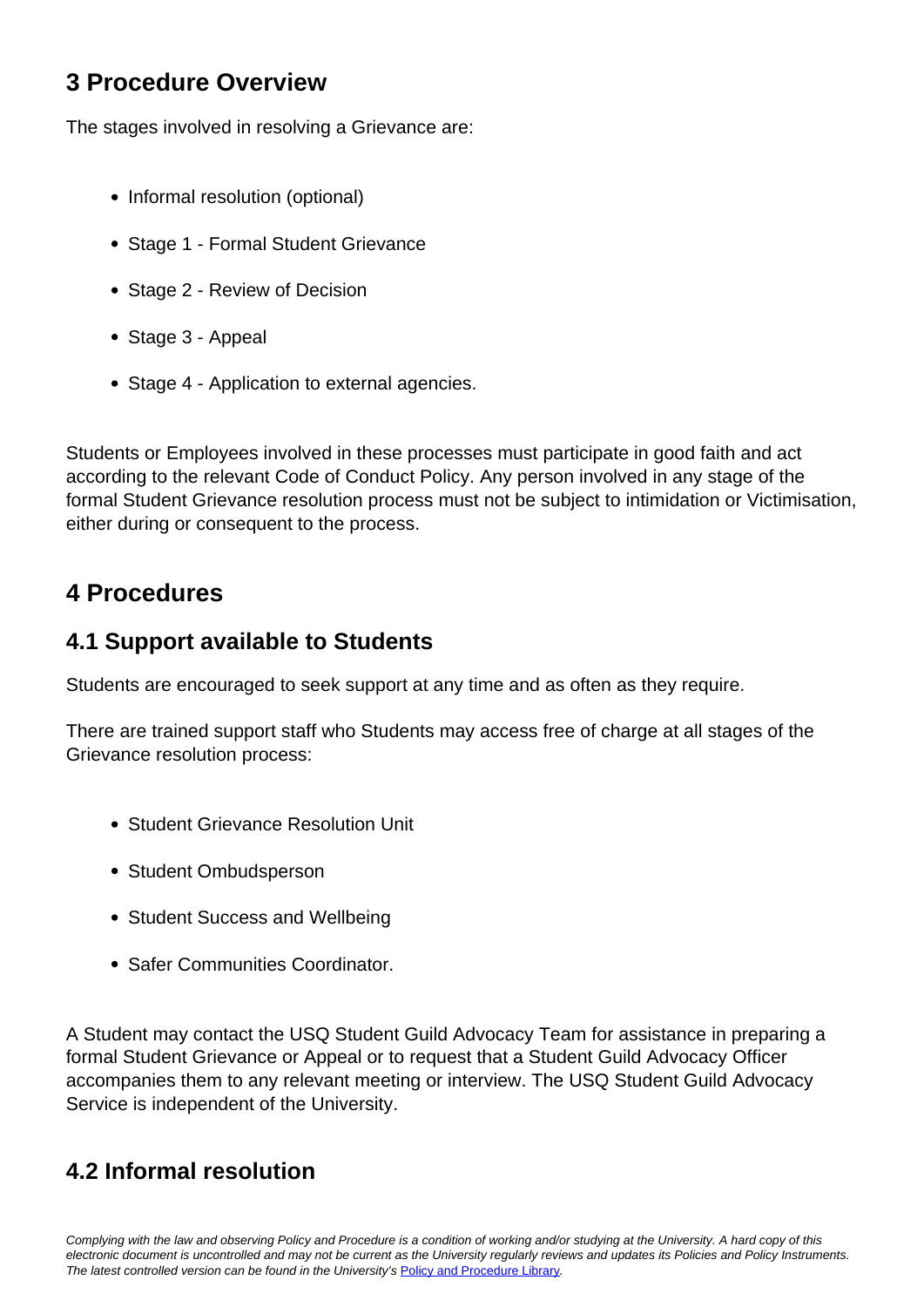Students are encouraged to try to respectfully resolve their Student Grievance quickly and informally with the Relevant Party most directly concerned with that Student Grievance.

The purpose of the informal resolution process is to:

- 1. establish if the Grievance is a misunderstanding or error; and then
- 2. achieve a prompt, informal resolution as close to the source of the alleged Grievance as possible.

If the Student feels uncomfortable about approaching the Relevant Party, they should raise the matter with the relevant area supervisor or another senior Employee in the organisational unit, or seek advice or support from the services listed in 4.1.

# **4.2.1 Raising an informal Grievance**

A Student may raise an informal Grievance face to face, by telephone, videoconference or in writing (including electronically) directly with the Relevant Party. A Relevant Party may be another Student or an Employee.

In approaching the Relevant Party, the Student should give full details about their Grievance and advise their desired outcome. Students are also encouraged to tell the Relevant Party about any underlying issues that may have contributed to or exacerbated the Grievance.

# **4.2.2 Steps in the informal resolution process**

Where the Relevant Party is an Employee, that person may undertake one or more of the following actions in attempting to resolve the Grievance:

- 1. discuss the Grievance with the Student informally and include explanation and clarification of any relevant University Policies, Procedures, Decisions or conduct
- 2. consult with or refer the Grievance to a more relevant University Employee or area
- 3. consult with or refer the Student to relevant University support services
- 4. seek the assistance of relevant University support services (that is, an Employee may engage relevant Employee assistance)
- 5. discuss the matter informally with senior Employees and provide an outline of the issue raised by a Student
- 6. arrange a meeting led by senior Employees between the Student and the Relevant Party or other relevant person(s)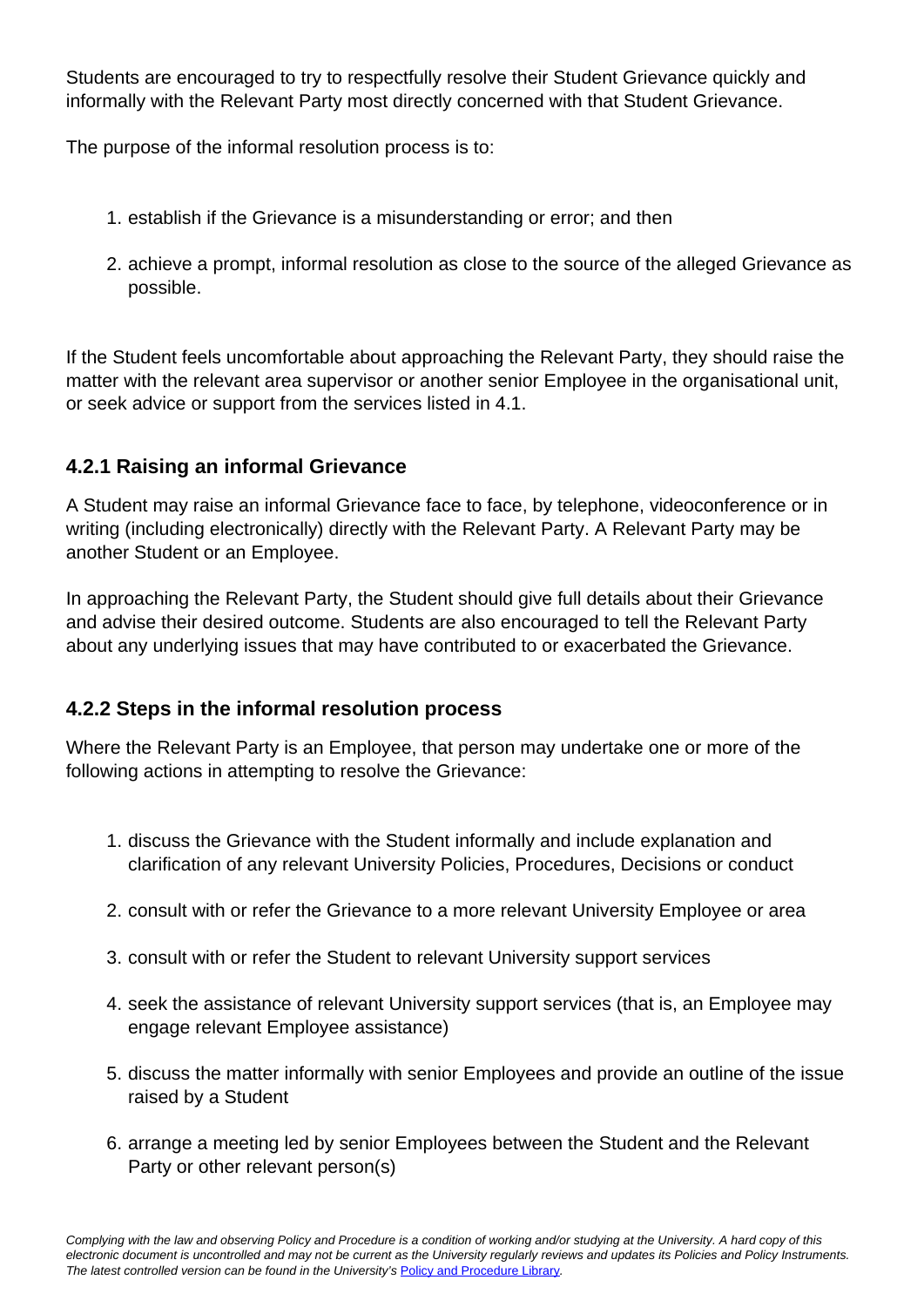7. refer the Student Grievance to any other more appropriate University Procedure or reporting process.

The Relevant Party must keep records of any discussions with the Student, including the reasons for any Decision, and the Relevant Party's suggested referrals or recommended actions.

# **4.2.3 Matters unsuitable for informal resolution**

Informal resolution does not apply to certain Decisions made by the University. For further details, refer to section 4.4.

# **4.3 Stage 1 - Formal Student Grievance**

Students may lodge a Stage 1 formal Student Grievance where:

- 1. the Relevant Party considers that it is not reasonable or appropriate to resolve the matter informally;
- 2. the Student is dissatisfied with the outcome of the informal process; or
- 3. the Student chooses not to participate in the informal process.

# **4.3.1 Lodging a formal Student Grievance and timelines**

Students must lodge a Grievance within six (6) months of the issue arising or when the Student first becomes aware of the facts and circumstances the subject of the Grievance, whichever is later, unless otherwise prescribed in Policy or Procedure. The University will only consider formal Grievances lodged after six (6) months if the Student can provide reasonable justification for the delay in submission.

Students who are dissatisfied with a Decision made by the University should refer to section 4.4 of this Procedure for information on how to request a review of the Decision.

Assistance in preparing a formal Grievance submission is available from the Student Guild Advocacy Team. Students involved in the resolution of a formal Grievance may be accompanied and assisted by a Student Support Person at any relevant meeting or interview.

Formal Student Grievances are normally lodged online, in accordance with the instructions set out on the University's Student Feedback and Complaints webpage. The University will acknowledge receipt of the Grievance within five (5) University Business Days.

Students who are unable or do not wish to lodge a Grievance online may contact the Student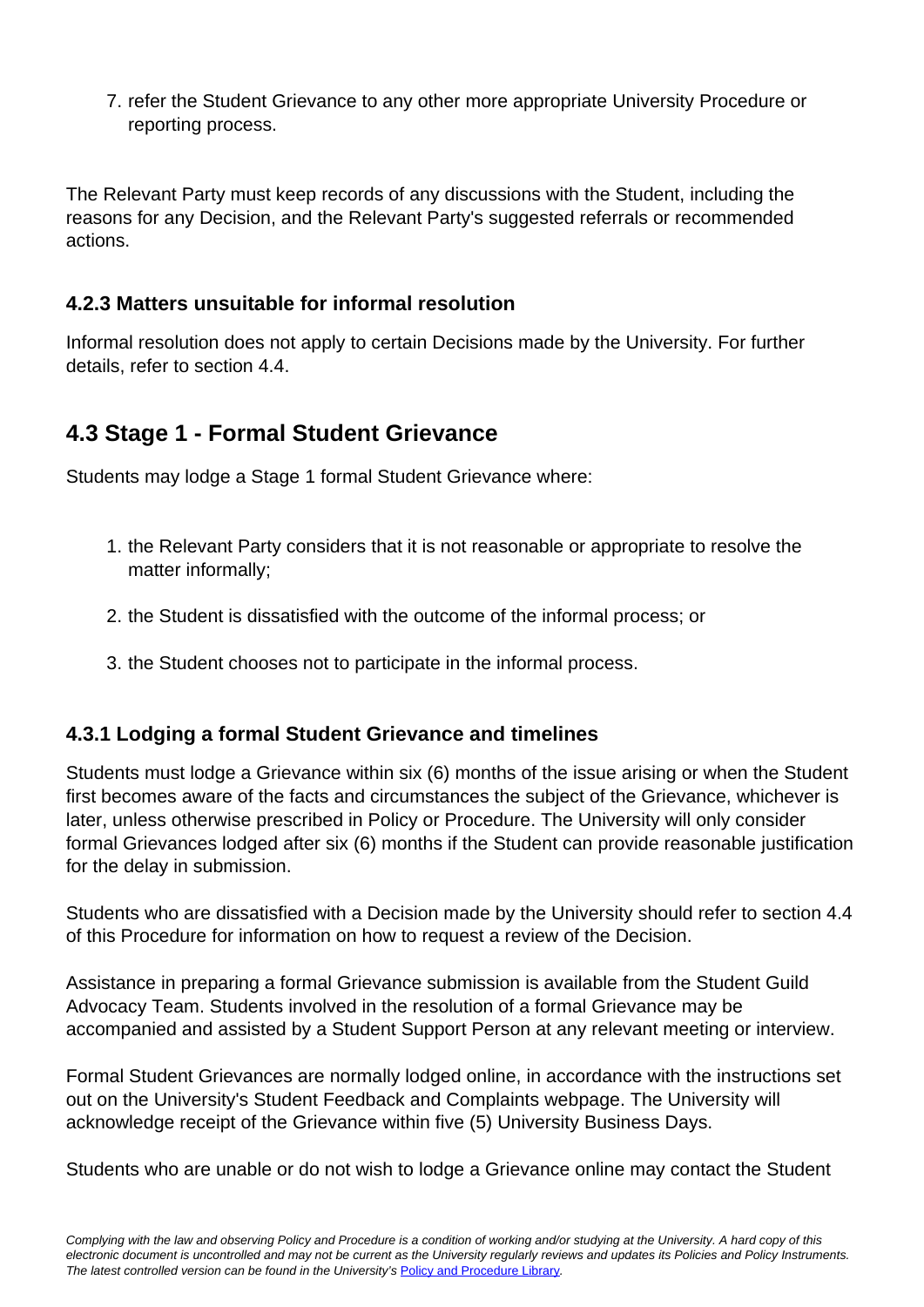Grievance Resolution Unit for advice or to arrange an alternative method for lodging their Grievance. Student Grievances lodged via other methods will be acknowledged in writing by the Student Grievance Resolution Unit as soon as reasonably possible following receipt.

Students who do not lodge a Grievance personally may authorise another person to lodge on their behalf by complying with the Student Authority to Act Procedure.

For information on lodging an anonymous Grievance, refer to section 4.7.2.

When lodging a formal Grievance, the Student should provide enough information for the Grievance to be assessed, including:

- 1. the nature of the Grievance and relevant supporting material;
- 2. the name of the person/s whose alleged actions directly affected the Student or was most directly involved with, or responsible for, the matter that is the subject of the Grievance;
- 3. all relevant dates or a timeline of events;
- 4. informal resolution efforts to date and why the Student is not satisfied with the outcome (if applicable);
- 5. if the Grievance is related to a Course, the Course code, Course name and Teaching Period in which the Student took that Course; and
- 6. the outcome sought. Students should be aware that not all Grievances will result in the outcome they seek.

When a formal Grievance is lodged, a preliminary assessment and triage will be undertaken to determine under which Policy or Procedures a Grievance will be managed. Where it is determined that the issue does not constitute a Student Grievance, the Student will be advised of alternative options.

Where it is determined that a Grievance should be managed under a different Policy or Procedure (such as in the case of alleged Sexual Harassment or alleged Employee misconduct), the Student will be advised of the Procedure under which the Grievance will be managed. In that case, the process and timeframes will follow those set out in the applicable Policy or Procedure and may be different from those described in this Procedure.

When satisfied that the matter should be progressed as a formal Grievance under this Procedure, it will be referred by the Student Grievance Resolution Unit to the relevant Decisionmaker as detailed in the published Decision-maker Tables, or their nominated representative. If the Decision-maker is not reasonably available or is not identified in the published table, the Decision-maker will be nominated by the Dean (Students), or nominee.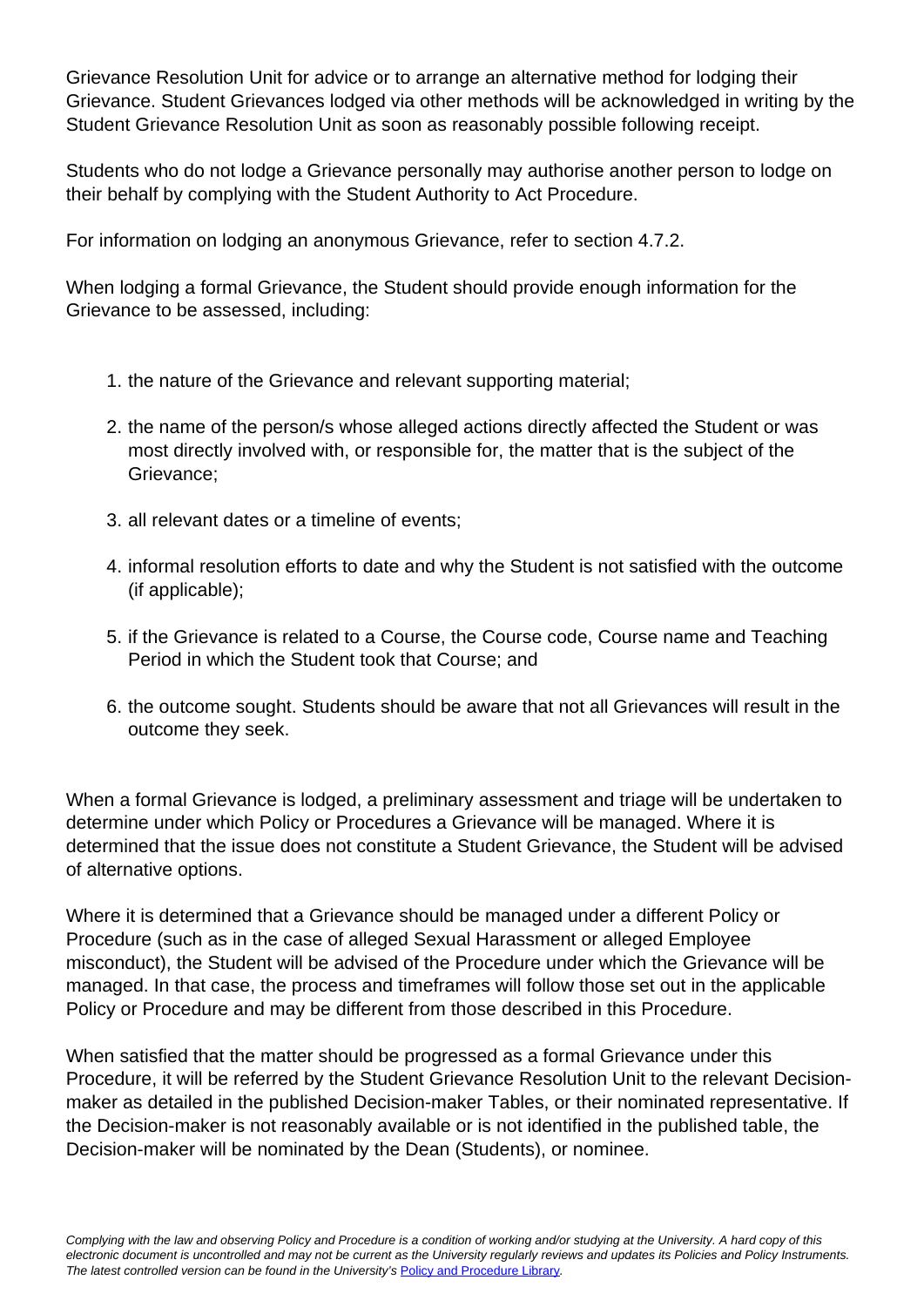# **4.3.2 Investigating a formal Student Grievance**

The Decision-maker normally will commence investigation of the Student Grievance within 10 University Business Days of receipt. Where a Conflict of Interest exists, the next most senior Decision-maker will nominate an alternative.

The Decision-maker may employ a wide range of approaches to investigate the Grievance and reach a Decision, including fact-finding activities (for example, requesting documentation, checking data systems), having conversations and conducting interviews, or arranging facilitated conversations involving the Student and other parties.

These will be undertaken by the Decision-maker with due regard to Procedural Fairness, confidentiality, timeliness and the safety and wellbeing of all involved parties.

Students involved in a Stage 1 Grievance resolution process may be accompanied and assisted by a Student Support Person at any relevant meeting or interview.

The Decision-maker may dismiss the Student Grievance if it:

- 1. was lodged after the expiration of the six-month deadline, or the deadline prescribed in the relevant Policy or Procedure, unless the Student can provide reasonable justification for the delay in submission;
- 2. has no basis, or does not evidence any disadvantage to the Student; or
- 3. is Vexatious, without merit or can otherwise be considered an abuse of process.

The Student Grievance Resolution Unit will maintain oversight of the Grievance process and ensure that a Decision has been reached in a timely manner and then communicated to the Student.

# **4.3.3 Communicating the outcome of a formal Student Grievance**

The Decision-maker will make a determination regarding the Student Grievance based on the information provided by all parties relevant to the Student Grievance.

The outcomes of the Stage 1 investigation may include the Decision-maker undertaking one or more of the following actions:

- 1. correcting an error in relation to the Student or the Student's record
- 2. making a Decision that may or may not be in the Student's favour
- 3. dismissing the Student Grievance as unsubstantiated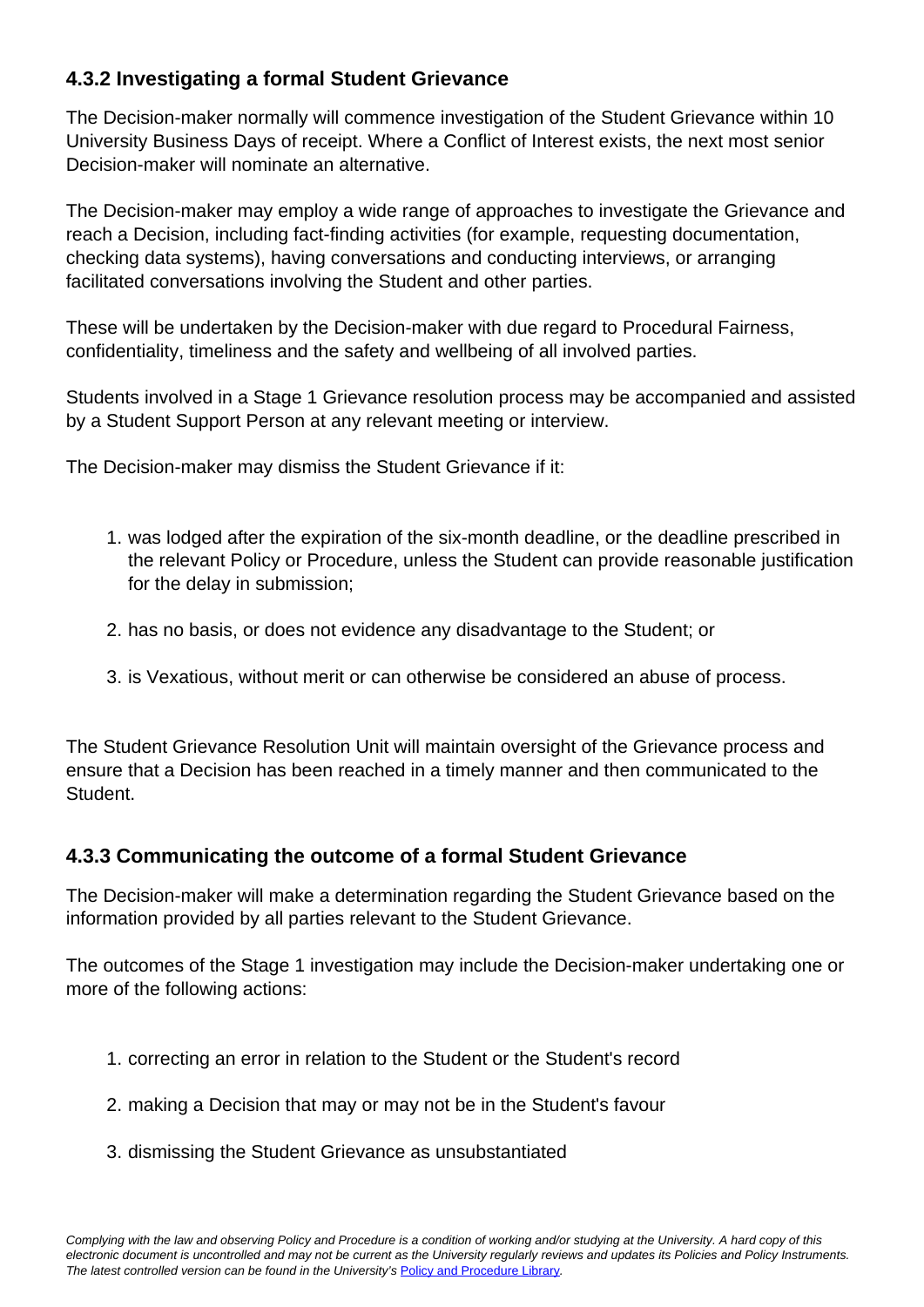- 4. making a commitment to review and improve existing services and processes
- 5. issuing an apology to the Student
- 6. referring the Grievance as an allegation of misconduct for investigation under the Student Code of Conduct Policy or the Staff Code of Conduct Policy.

The Decision-maker will provide a written response to the Student Grievance Resolution Unit setting out the findings and the outcome, reasons for the Decision and any proposed actions to follow.

The Student will be advised of the outcome by the Student Grievance Resolution Unit in writing within five (5) University Business Days of a Decision being reached. The Decision notification will outline:

- 1. the reasons for the Decision;
- 2. advice on options to seek a Stage 2 review of the Decision, if available and if the Student has grounds to do so; and
- 3. support services available to the Student.

The Grievance Resolution Unit will ensure Relevant Parties to the Grievance are advised of the outcome, where appropriate, and that any administrative actions necessary to give effect to the Decision are taken at the time of written notification of the Decision to the Student.

The Decision-maker may report to relevant academic or administrative units any apparent problems that they think have arisen out of the administration of relevant University Policies and Procedures or other operational processes, in order to facilitate improvement activities.

# **4.4 Stage 2 - Review of Decision**

Stage 2 of the formal Student Grievance process applies to Decisions:

- 1. arising from a Stage 1 formal Student Grievance process; or
- 2. made by the University where the policy or procedure relevant to the original Decision provides an option for the Decision to be reviewed. For example:
	- a. denial of Admission or readmission to a University program
	- b. assessment of financial assistance schemes, Student and OS-HELP loans, Student fee refunds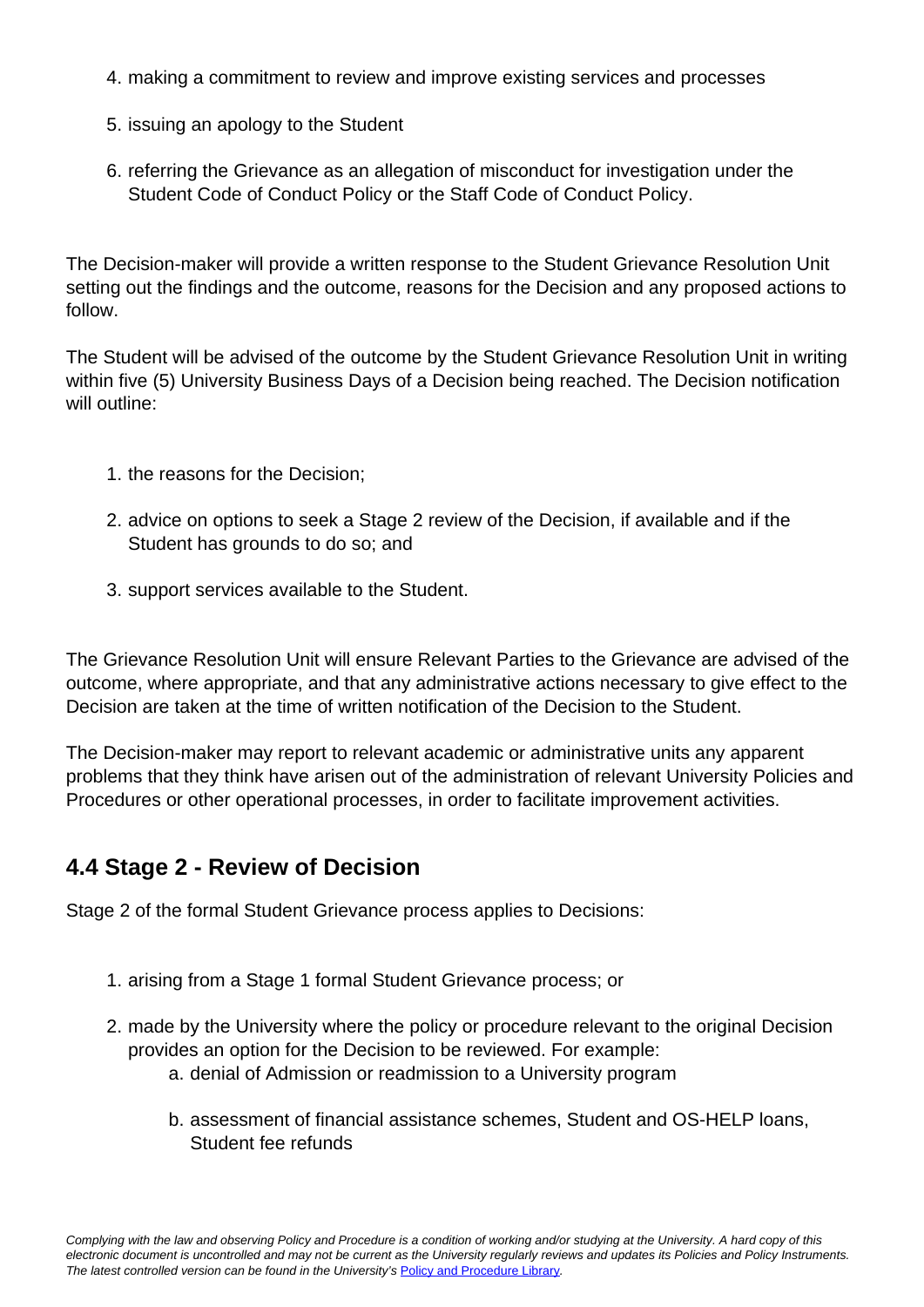- c. cancellation of Enrolment due to not maintaining satisfactory attendance requirements for International Student visa holders studying a Non-Award Program
- d. alleged breach of non-academic Scholarship or Bursary conditions
- e. alleged breach of rules of University accommodation
- f. Credit and Exemption assessments
- g. Final Grades
- h. requests for International Student transfer between providers
- i. Disability support or adjustments
- j. Commonwealth Supported Place eligibility.

Show Cause submissions by Students in response to a Notice of Intention to Exclude are deemed to be the equivalent of requesting a Stage 2 Review. Show Cause submissions are submitted in accordance with section 4.6 of the Student Academic Progress Procedure.

## **4.4.1 Lodging a review request and timelines**

A request to review a Decision arising from a Stage 1 formal Student Grievance or other Decision made by the University must detail the reasons for the request, and must include at least one of the following:

- 1. relevant factors that the original Decision-maker did not take into account;
- 2. irrelevant factors that the original Decision-maker took into account but should not have;
- 3. why the original Decision was incorrect, given the circumstances in which the matter arose;
- 4. additional relevant information; or
- 5. procedural errors.

The Student has the option of requesting assistance from the Student Guild Advocacy Team in preparing a review application. The Student Guild is independent of the University. The Student may also contact the Student Ombudsperson who can assist the Student to clarify the outcome sought and to navigate the Grievance resolution process, particularly in more complex cases.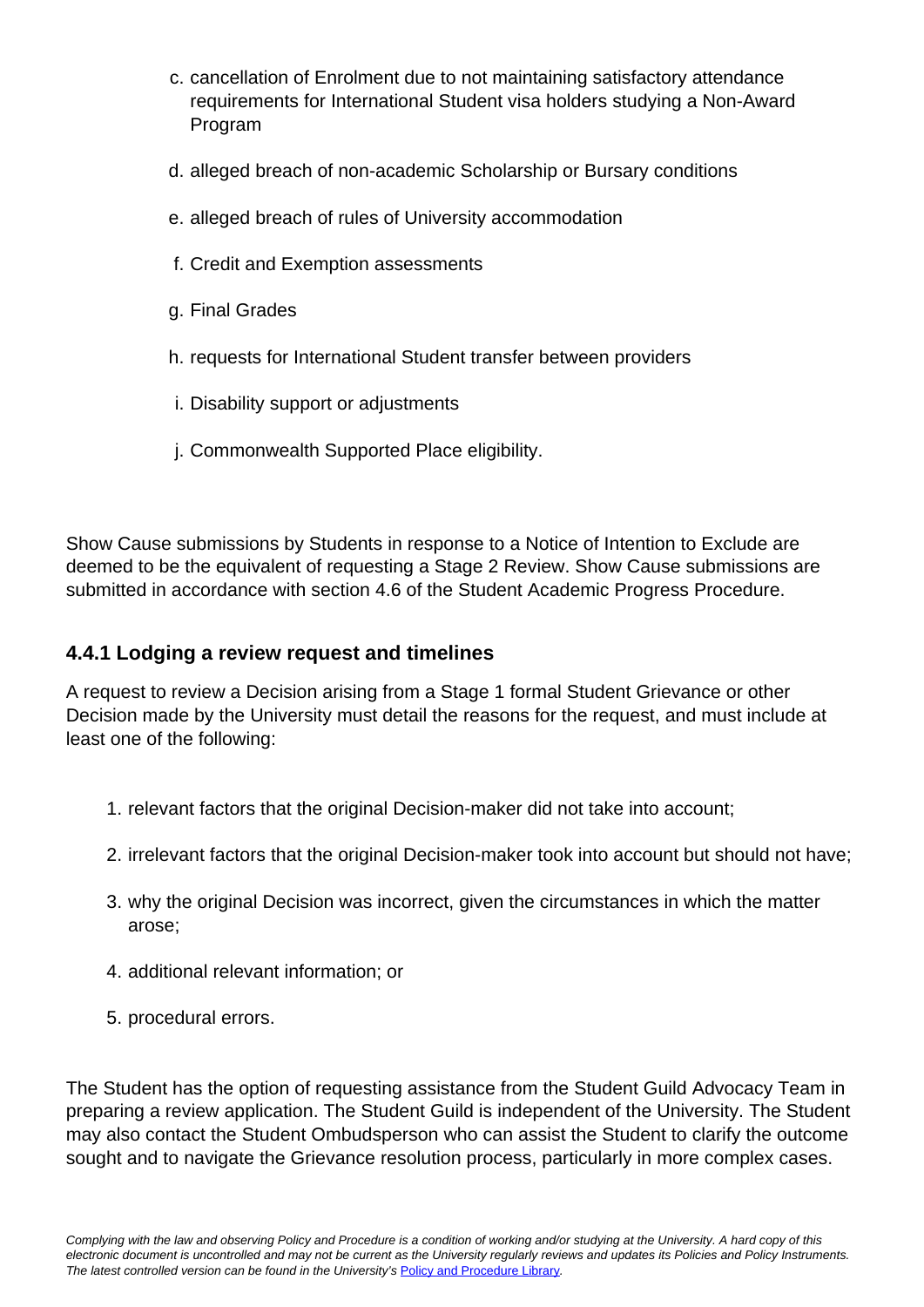A review application must be submitted within 20 University Business Days of notification of the Decision relevant to the review, except where otherwise prescribed in Policy or Procedures or where Special Circumstances apply (refer to the Assessment of Special Circumstances Procedure for guidance).

Students must submit their review application and any relevant supporting documentation online, in accordance with the instructions set out on the University's Student Feedback and Complaints webpage.

Applications for review should contain as much detail as possible regarding:

- 1. the reason/s for the Student's review request;
- 2. the timelines for events relevant to the review;
- 3. what action has been taken to resolve the matter to date;
- 4. any evidence available to support the review;
- 5. the outcome the Student is seeking; and
- 6. where applicable, additional supporting material to describe any Special Circumstances not raised previously.

The University will acknowledge receipt of the review application within five (5) business days.

When a review application is lodged, a preliminary assessment will be undertaken by the Student Grievance Resolution Unit to confirm that the review request clearly identifies the reasons why the Student believes that the Decision should be reviewed.

Where the Student Grievance Resolution Unit considers that a Student's request does not clearly identify the aspects of the Decision which have caused the Student to believe that the Decision should be reviewed, the Student will be given 10 University Business Days to amend their request.

## **4.4.2 Investigating a review request**

Review applications will be forwarded by the Student Grievance Resolution Unit to the relevant Decision-maker for investigation. Where a Conflict of Interest exists, the next most senior Decision-maker will nominate an alternative.

The relevant Decision-maker normally will commence a review of the Decision within 10 University Business Days of receipt of the review request.

In conducting the review, the reviewing Decision-maker may undertake one or more of the following actions: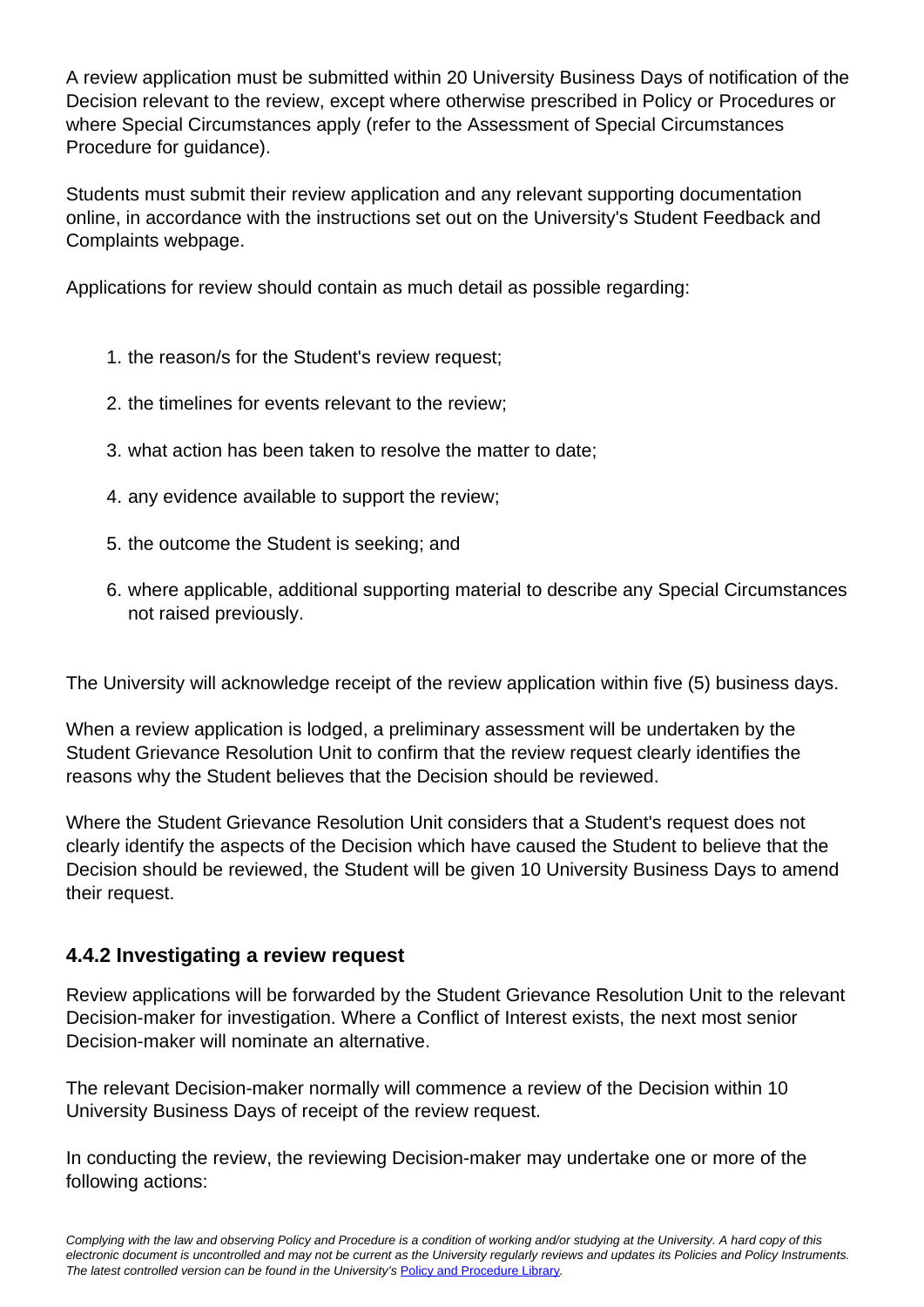- 1. consult with the Student, the original Decision-maker, or any other person who they consider may be relevant to the matter
- 2. re-examine any documentary evidence considered by the original Decision-maker
- 3. consider any new documentary evidence provided by the Student in their request for a review
- 4. consider the original Decision or any penalties applied in light of previous Decisions made in other similar situations.

These will be undertaken by the reviewing Decision-maker with due regard to Procedural Fairness, confidentiality, timeliness and the safety and wellbeing of all involved parties.

Students involved in a Stage 2 review process may be accompanied and assisted by a Student Support Person at any relevant meeting or interview.

The original Decision-maker will be given an opportunity to respond to the issues raised in the application, and any new information provided by either the original Decision-maker or the Student will be shared with the other. The Student and the original Decision-maker will be given a reasonable opportunity to provide a written response. If no response is received from the original Decision-maker or the Student within the timeframe specified by the reviewing Decisionmaker, the investigation will continue without such submissions.

The Decision-maker may dismiss the review application if it:

- 1. is brought after the expiration of the 20-day deadline, or the deadline prescribed in the relevant Policy or Procedure, unless reasonable justification is provided by the Student for the delay in submission;
- 2. does not clearly identify what aspects of the original Decision the Student contends require review;
- 3. has no basis or does not evidence any direct disadvantage to the Student's studies; or
- 4. is Vexatious, without merit or is otherwise considered an abuse of process.

The Student Grievance Resolution Unit will maintain oversight of the review process and ensure that a Decision is reached in a timely manner and communicated to the Student.

# **4.4.3 Communicating the outcome of a Stage 2 review**

The reviewing Decision-maker will make a determination based on the information provided by all parties relevant to the review and the merits of the case. The Decision-maker may: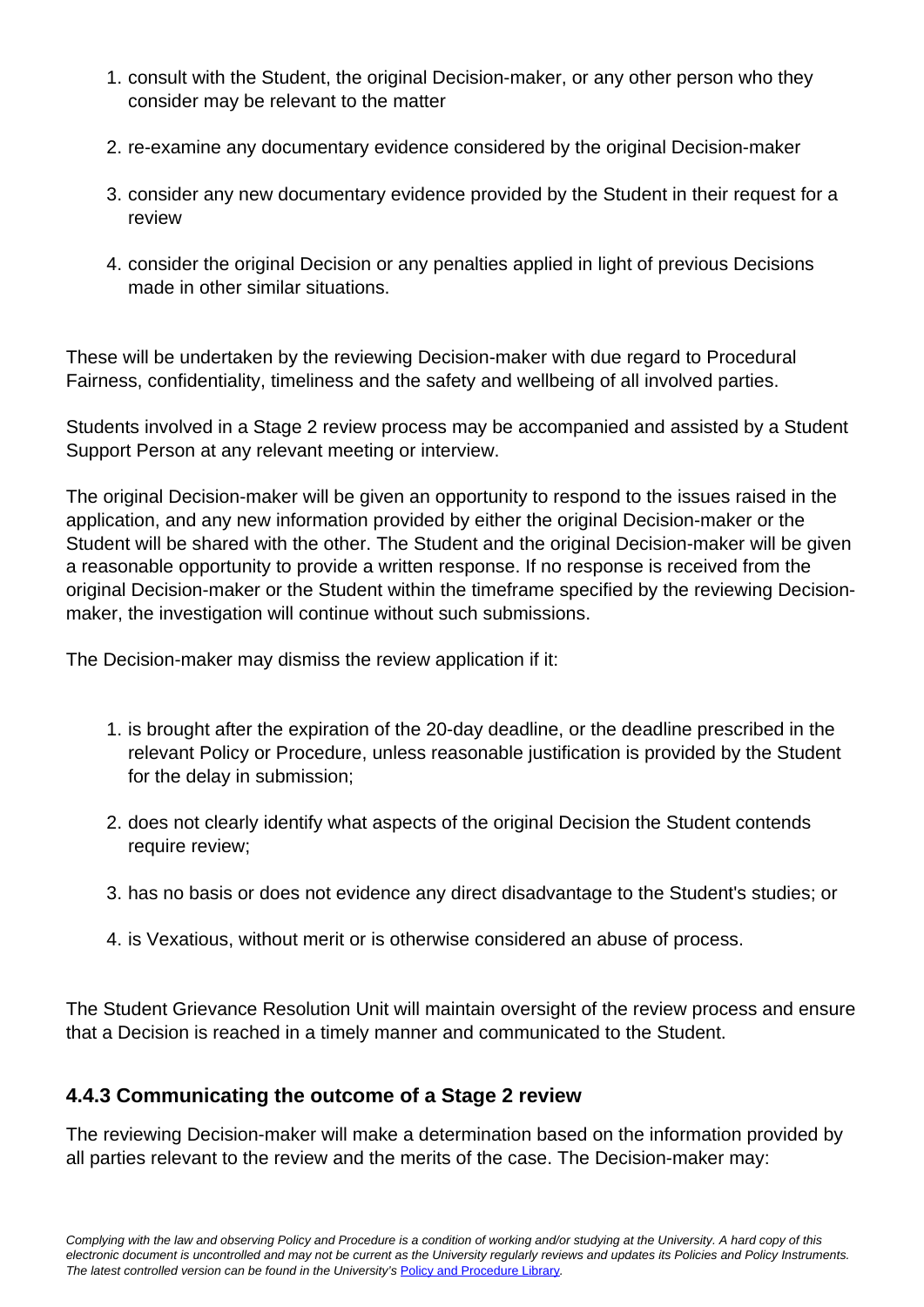- 1. affirm the Decision under review;
- 2. vary the Decision under review; or
- 3. set aside the Decision under review and:
	- a. make a new Decision in substitution for the original Decision; or
	- b. remit the matter for reconsideration by the original Decision-maker in accordance with any directions or recommendations of the reviewing Decision-maker.

The reviewing Decision-maker will provide a written response to the Student Grievance Resolution Unit setting out the findings and the outcome, reasons for the outcome and any proposed actions to follow.

Where the matter is remitted back to the original Decision-maker to make a new assessment, they must within 10 University Business Days review the reviewing Decision-maker's findings and reconsider their original Decision in the light of those findings.

If the new Decision involves altering or reversing a course of action already underway, or imposing a different course of action, this must be implemented by the original Decision-maker without undue delay.

The Student will be advised of the outcome by the Student Grievance Resolution Unit within five (5) University Business Days of a Decision being reached. The Decision notification will outline:

- 1. the reasons for the Decision;
- 2. advice on options to lodge a Stage 3 Appeal, if available and if the Student has grounds to do so; and
- 3. support services available to the Student.

The reviewing Decision-maker may draw to the attention of the original Decision-maker any apparent problems arising from the administration of relevant University Policies and Procedures or other administrative or operational processes, in order to facilitate improvement activities.

# **4.5 Stage 3 - Appeal**

Unless otherwise prescribed in Policy or Procedure, a Student may appeal the Decision resulting from a Stage 2 review, or a Show Cause or misconduct process. The outcome of an Appeal is determined by the responsible officer identified in the relevant Policy or Procedures, or by the Student Academic Appeals Committee, Student Academic Misconduct Appeals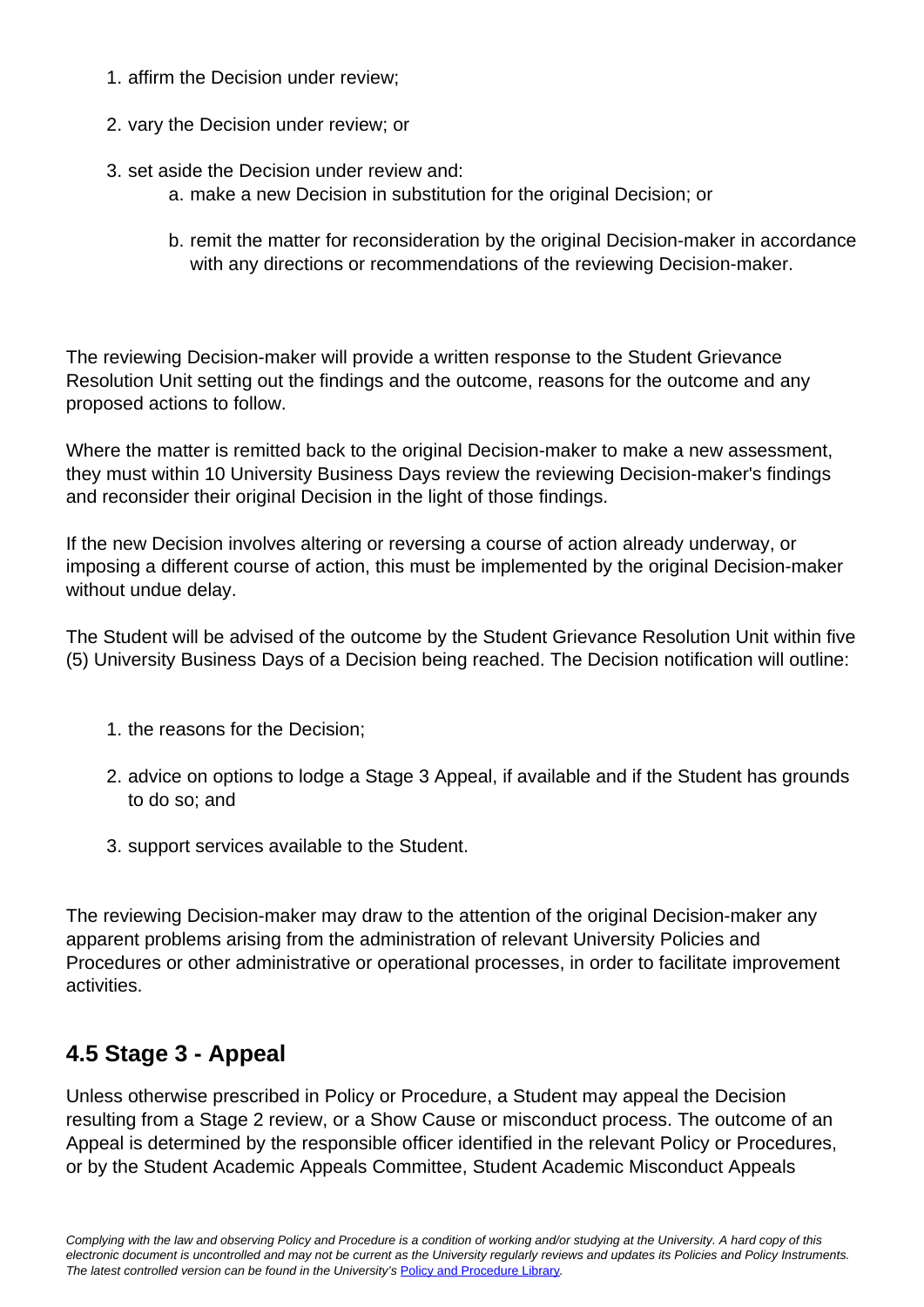Committee or Student General Misconduct Appeals Committee, depending on the subject of the Appeal.

The University will maintain the Student's Enrolment, pending the outcome of the Appeal or until the timeframe to lodge an Appeal has expired. At any stage during the process, conditions or restrictions may be imposed on the Student in accordance with the Student General Misconduct Procedure, including on the Student's Enrolment, to safeguard the wellbeing of the Student or others until the end of the Appeals process.

If the Appeal is unsuccessful, the Student's Enrolment will be adjusted appropriately and the Student will be withdrawn without academic or financial penalty from any Course for which the Course under Appeal was a prerequisite.

For details on the grounds for Appeal, the assessment of Appeals and the functions of the different Appeals committees, refer to the Student Appeals Procedure.

# **4.6 Stage 4 - Application to external agencies**

Students dissatisfied with the Grievance process may apply to an external agency to seek an appraisal of the fairness and appropriateness of the Grievance process undertaken by the University.

The University will not continue further consideration of matters where the process options have been exhausted or where the Student has taken their Grievance to an external agency.

For details on applying to external agencies, refer to the Student Appeals Procedure.

# **4.7 Other considerations**

# **4.7.1 Anonymous Student Grievances**

The University will consider anonymous Grievances taking into account whether:

- 1. the nature or seriousness of the Grievance warrants action;
- 2. there is sufficient information provided for the matters raised to be investigated; or
- 3. there is a statutory requirement to consider such anonymous Grievances.

The University's ability to investigate anonymous Grievances may be limited.

# **4.7.2 Withdrawing Grievances**

A Student may withdraw their Grievance at any time by advising the Student Grievance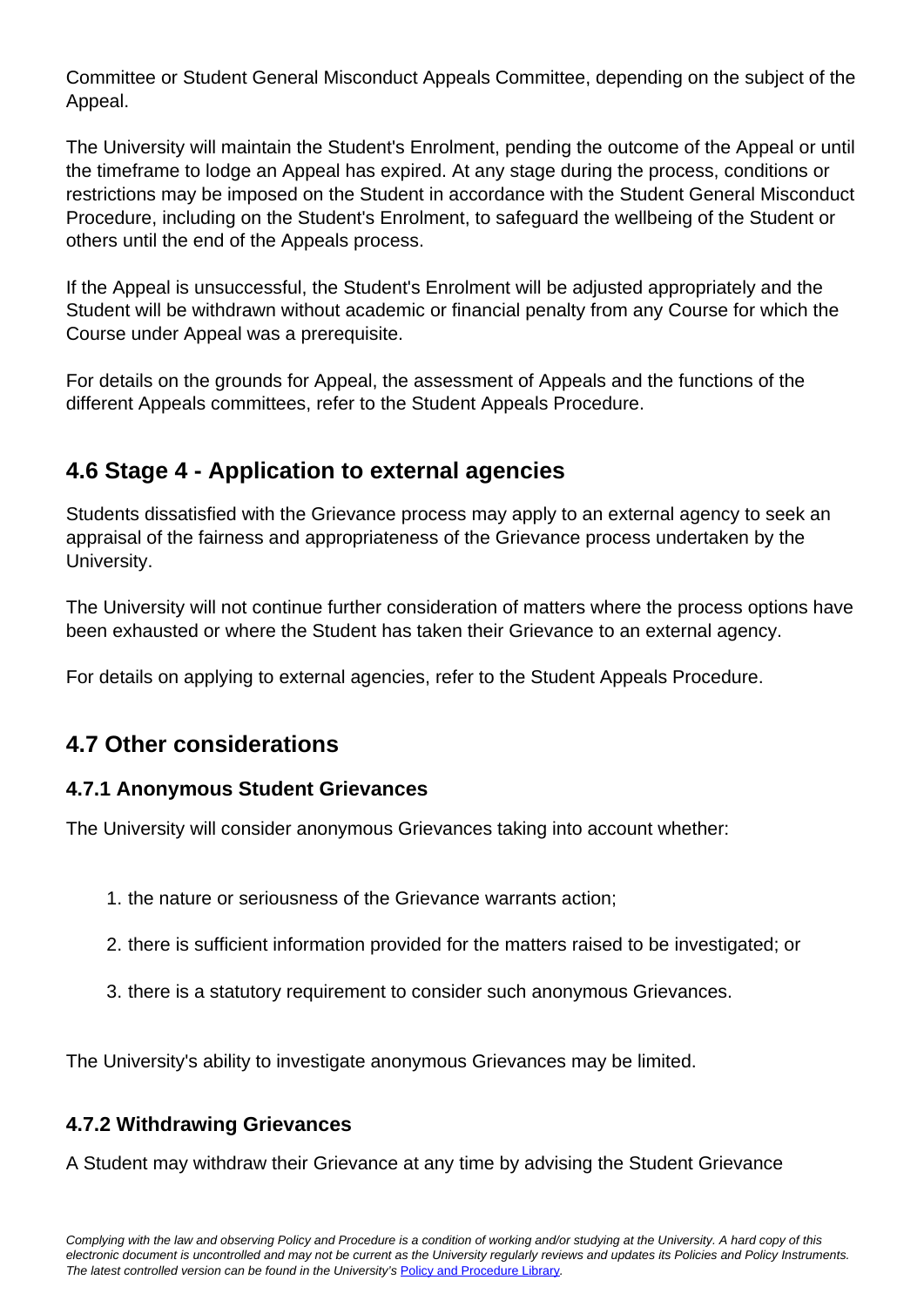Resolution Unit in writing. However, the University may determine that the nature of the matters raised warrants the University continuing to review the matter.

# **4.7.3 Costs**

The University does not charge any fees to Students for lodging a formal Grievance.

# **4.7.4 Student feedback**

Students involved in a Student Grievance process will have the opportunity to anonymously participate in a survey to monitor satisfaction, obtain feedback on the effectiveness of University Procedures and inform improvement activities.

# **4.7.5 Reporting**

De-identified reports will be provided by the Grievance Resolution Unit on a regular basis to the Provost and Student Ombudsperson detailing outcomes, recommendations, trends and emerging issues arising from Student Grievances.

An annual report will be submitted to Academic Board and Council by the Provost, detailing Student Grievance and Appeal outcomes.

De-identified information on trends and emerging issues in Higher Degree by Research Studentrelated Grievances will be provided to the Research Committee.

# **4.7.6 Records management**

The University will maintain confidential records of all stages of Student Grievance resolution processes in accordance with relevant Policies, and store them centrally including:

- 1. copies of all documentation and correspondence with the Student, including emails received from the Student;
- 2. a written record of the outcome of any internal process including the reasons for any Decisions reached; and
- 3. evidence of any action taken by the University in response to the outcome of the Decision.

# **5 References**

Nil.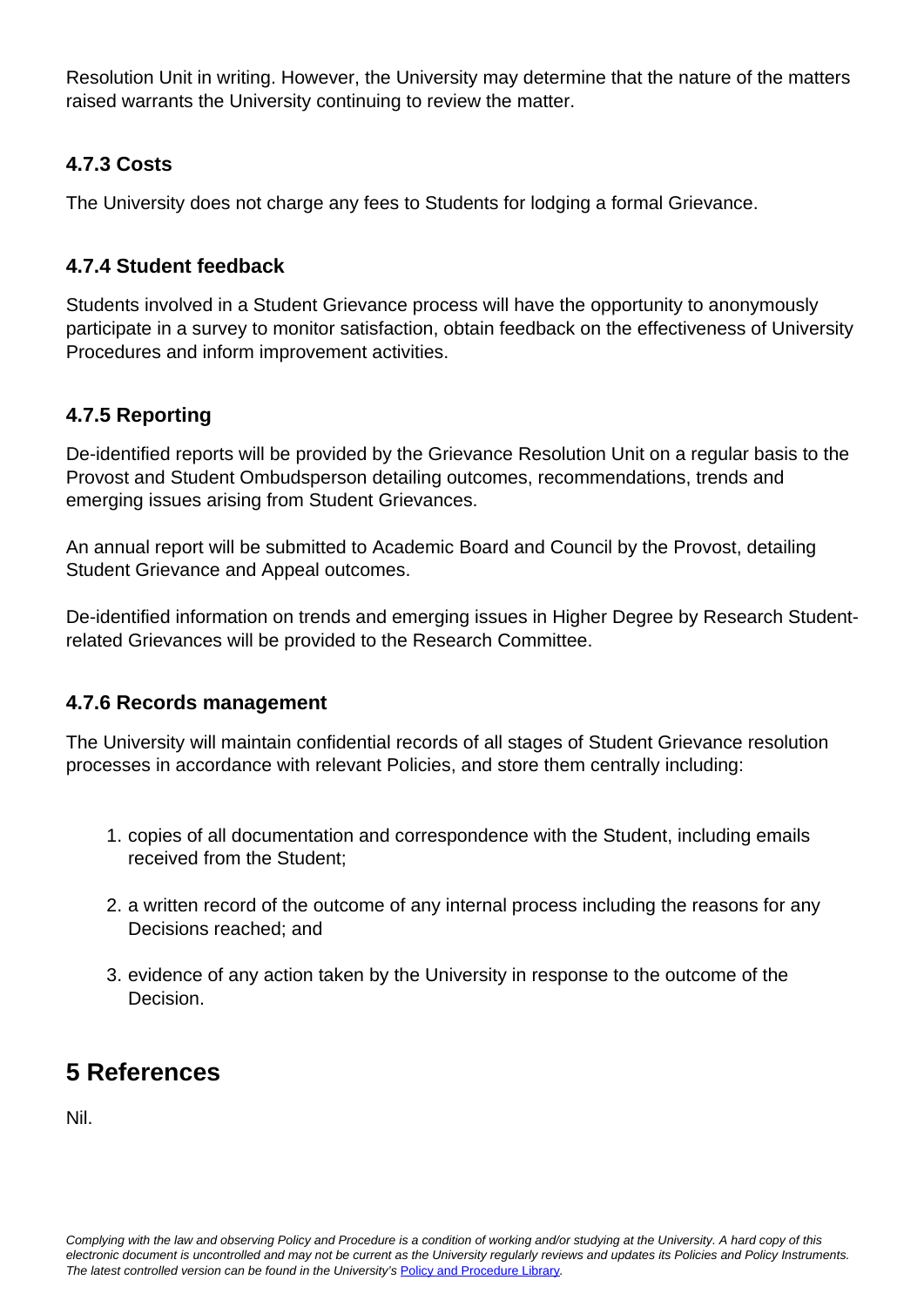# **6 Schedules**

This procedure must be read in conjunction with its subordinate schedules as provided in the table below.

# **7 Procedure Information**

| <b>Accountable Officer</b>             | Provost                                                                                                               |
|----------------------------------------|-----------------------------------------------------------------------------------------------------------------------|
| <b>Responsible Officer</b>             | Principal Advisor (Academic Governance and Standards)                                                                 |
| <b>Policy Type</b>                     | <b>University Procedure</b>                                                                                           |
| <b>Policy Suite</b>                    | <b>Student Grievance Resolution Policy</b>                                                                            |
| <b>Subordinate</b><br><b>Schedules</b> |                                                                                                                       |
| <b>Approved Date</b>                   | 9/6/2022                                                                                                              |
| <b>Effective Date</b>                  | 9/6/2022                                                                                                              |
| <b>Review Date</b>                     | 15/11/2024                                                                                                            |
| <b>Relevant Legislation</b>            | <b>Age Discrimination Act 2004</b>                                                                                    |
|                                        | <b>Anti-Discrimination Act 1991</b>                                                                                   |
|                                        | <b>Australian Human Rights Commission Act 1986</b>                                                                    |
|                                        | <b>Australian/New Zealand Standard - Guidelines for complaints</b><br>management in organizations (AS/NZS 10002-2014) |
|                                        | <b>Disability Discrimination Act 1992</b>                                                                             |
|                                        | <b>Disability Services Act 2006 (Qld)</b>                                                                             |
|                                        | <b>Education Services for Overseas Students Act 2000</b>                                                              |
|                                        | <b>Electronic Transactions Act 1999</b>                                                                               |
|                                        | <b>Equal Employment Opportunity (Commonwealth Authorities) Act 1987</b>                                               |
|                                        | <b>Fair Work Act 2009</b>                                                                                             |
|                                        | <b>Human Rights Act 2019</b>                                                                                          |
|                                        | <b>Public Interest Disclosure Act 2010 (Qld)</b>                                                                      |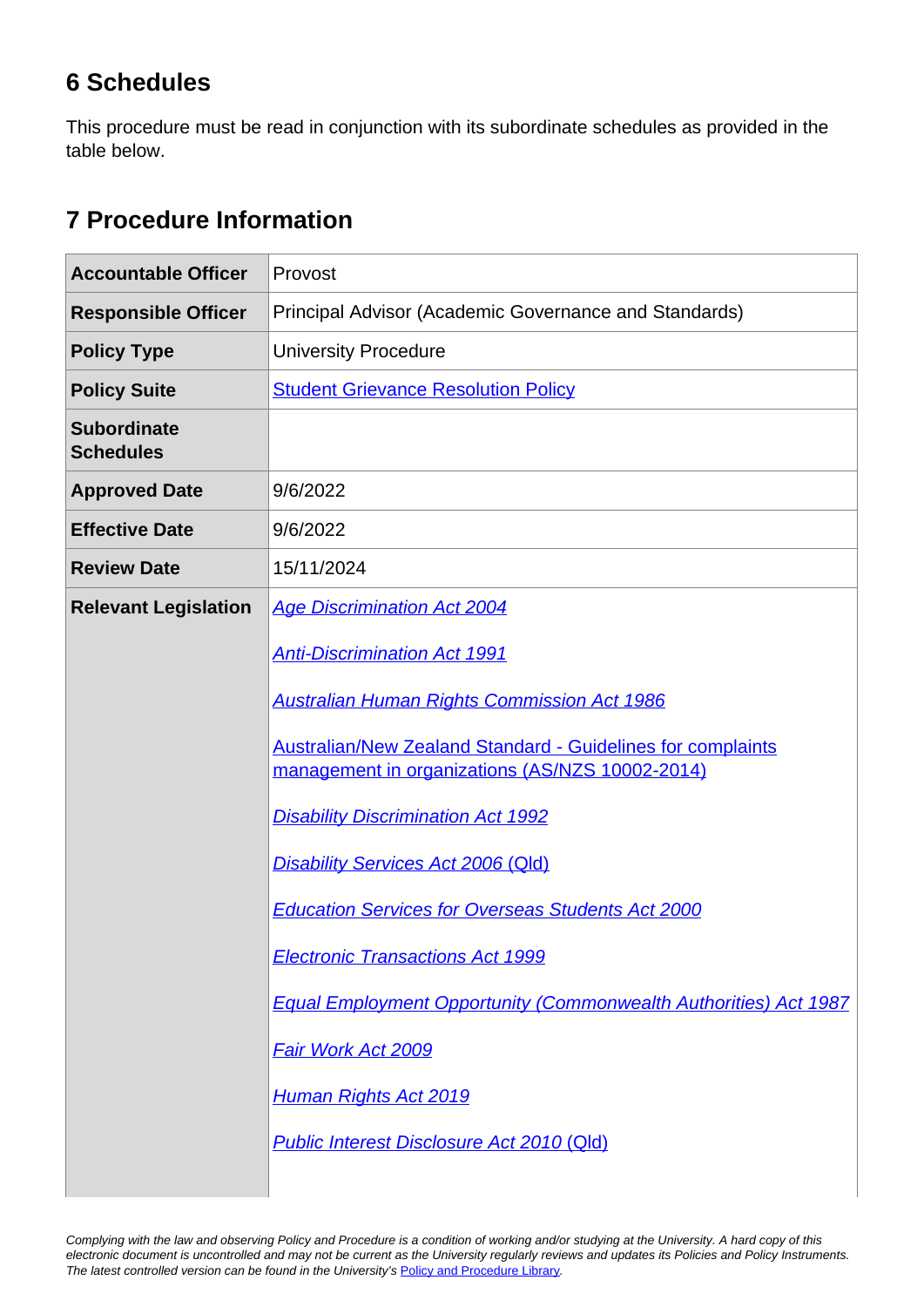|                         | <b>Public Sector Ethics Act 1994</b>                                                                  |
|-------------------------|-------------------------------------------------------------------------------------------------------|
|                         | <b>Racial Discrimination Act 1975</b>                                                                 |
|                         | <b>Racial Hatred Act 1995</b>                                                                         |
|                         | <b>Sex Discrimination Act 1984</b>                                                                    |
|                         | University of Southern Queensland Act 1998                                                            |
|                         | <b>Work Health and Safety Act 2011 (Qld)</b>                                                          |
| <b>Related Policies</b> | <b>Code of Conduct Policy</b>                                                                         |
|                         | <b>Employee Complaints and Grievances Policy</b>                                                      |
|                         | <b>Employee Equity and Diversity Policy</b>                                                           |
|                         | <b>Fraud and Corruption Management Policy</b>                                                         |
|                         | <b>Handling Personal Student Information Policy and Procedure</b>                                     |
|                         | <b>Harassment and Discrimination Complaint Resolution for Students</b><br><b>Policy and Procedure</b> |
|                         | <b>Policy on Complaints Involving Council Members</b>                                                 |
|                         | <b>Privacy Policy</b>                                                                                 |
|                         | <b>Public Interest Disclosure Policy</b>                                                              |
|                         | <b>Records and Information Management Policy</b>                                                      |
|                         | <b>Research Code of Conduct Policy</b>                                                                |
|                         | <b>Right to Information Policy</b>                                                                    |
|                         | <b>Student Academic Integrity Policy</b>                                                              |
|                         | <b>Student Code of Conduct Policy</b>                                                                 |
|                         | <b>Student Communication Policy</b>                                                                   |
|                         | <b>Student Expectations and Responsibilities Policy</b>                                               |
|                         | <b>Students with a Disability Policy and Procedure</b>                                                |
|                         | <b>Work Health and Safety Policy</b>                                                                  |
|                         |                                                                                                       |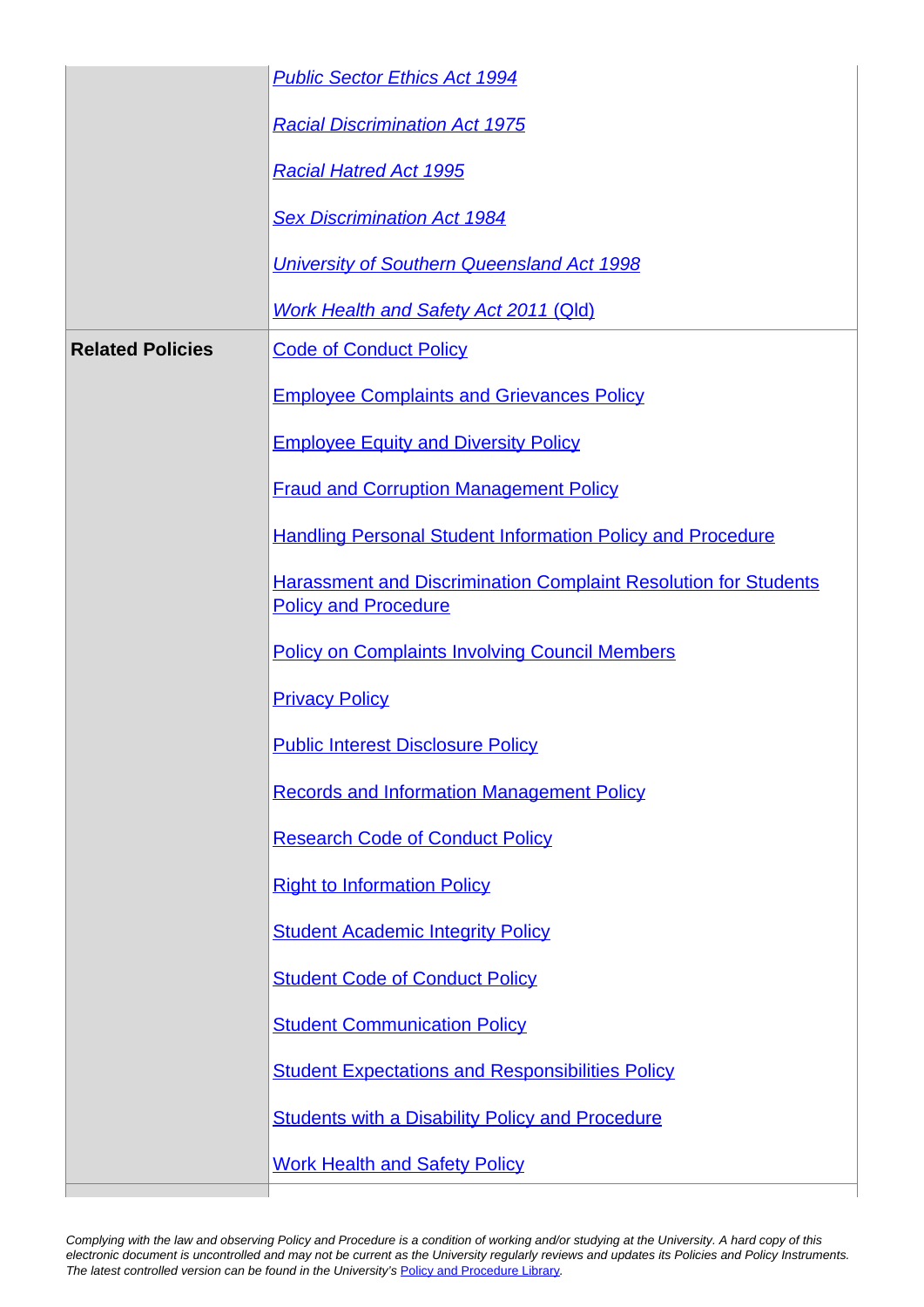| <b>Related Procedures</b>                             | <b>Assessment of Special Circumstances Procedure</b>                                                                                                                                                                                                                                                                                                                                                                                                                                                                                                                                                                                                                                                                                                                                                                                                                                                                                                                                                |
|-------------------------------------------------------|-----------------------------------------------------------------------------------------------------------------------------------------------------------------------------------------------------------------------------------------------------------------------------------------------------------------------------------------------------------------------------------------------------------------------------------------------------------------------------------------------------------------------------------------------------------------------------------------------------------------------------------------------------------------------------------------------------------------------------------------------------------------------------------------------------------------------------------------------------------------------------------------------------------------------------------------------------------------------------------------------------|
|                                                       | <b>Complaints Involving Council Members Procedure</b>                                                                                                                                                                                                                                                                                                                                                                                                                                                                                                                                                                                                                                                                                                                                                                                                                                                                                                                                               |
|                                                       | <b>Disciplinary Action for Misconduct or Serious Misconduct Procedure</b>                                                                                                                                                                                                                                                                                                                                                                                                                                                                                                                                                                                                                                                                                                                                                                                                                                                                                                                           |
|                                                       | Discrimination, Bullying and Harassment Complaints against<br><b>Employees Procedure</b>                                                                                                                                                                                                                                                                                                                                                                                                                                                                                                                                                                                                                                                                                                                                                                                                                                                                                                            |
|                                                       | <b>Higher Degree by Research Thesis Examination Procedure</b>                                                                                                                                                                                                                                                                                                                                                                                                                                                                                                                                                                                                                                                                                                                                                                                                                                                                                                                                       |
|                                                       | <b>Research Code of Conduct: Management of Potential Breaches</b><br>Procedure                                                                                                                                                                                                                                                                                                                                                                                                                                                                                                                                                                                                                                                                                                                                                                                                                                                                                                                      |
|                                                       | <b>Student Academic Misconduct Procedure</b>                                                                                                                                                                                                                                                                                                                                                                                                                                                                                                                                                                                                                                                                                                                                                                                                                                                                                                                                                        |
|                                                       | <b>Student Academic Progress Procedure</b>                                                                                                                                                                                                                                                                                                                                                                                                                                                                                                                                                                                                                                                                                                                                                                                                                                                                                                                                                          |
|                                                       | <b>Student Appeals Procedure</b>                                                                                                                                                                                                                                                                                                                                                                                                                                                                                                                                                                                                                                                                                                                                                                                                                                                                                                                                                                    |
|                                                       | <b>Student Authority to Act Procedure</b>                                                                                                                                                                                                                                                                                                                                                                                                                                                                                                                                                                                                                                                                                                                                                                                                                                                                                                                                                           |
|                                                       | <b>Student General Misconduct Procedure</b>                                                                                                                                                                                                                                                                                                                                                                                                                                                                                                                                                                                                                                                                                                                                                                                                                                                                                                                                                         |
| <b>Related forms,</b><br>publications and<br>websites | <b>Feedback, Complaints and Appeals</b>                                                                                                                                                                                                                                                                                                                                                                                                                                                                                                                                                                                                                                                                                                                                                                                                                                                                                                                                                             |
|                                                       | <b>Tables of Decision-Makers</b>                                                                                                                                                                                                                                                                                                                                                                                                                                                                                                                                                                                                                                                                                                                                                                                                                                                                                                                                                                    |
| <b>Definitions</b>                                    | <b>Terms defined in the Definitions Dictionary</b>                                                                                                                                                                                                                                                                                                                                                                                                                                                                                                                                                                                                                                                                                                                                                                                                                                                                                                                                                  |
|                                                       | <b>Academic Misconduct</b>                                                                                                                                                                                                                                                                                                                                                                                                                                                                                                                                                                                                                                                                                                                                                                                                                                                                                                                                                                          |
|                                                       | Academic Misconduct encompasses all behaviours, including doing<br>as well as attempting to do, any of the acts, omissions or activities that<br>constitute Academic Misconduct: involving the misrepresentation of<br>academic achievement; or undermining the core values (honesty,<br>trust, fairness and respect) of Academic Integrity; or breaching<br>Academic Integrity; whether intentional or unintentional. Academic<br>Misconduct includes, but is not limited to the following: Plagiarism;<br>submitting (for Assessment or review) work prepared by another<br>person; Collusion, such as any unauthorised collaboration in<br>preparation or presentation of work, including knowingly allowing<br>personal work to be copied by others; all forms of Cheating in<br>examinations and other Assessment tasks; Contract Cheating and<br>Solicitation; offering or accepting bribes (money or sexual or other<br>favours), e.g. for Admission or for Marks/Grades; and fabrication or |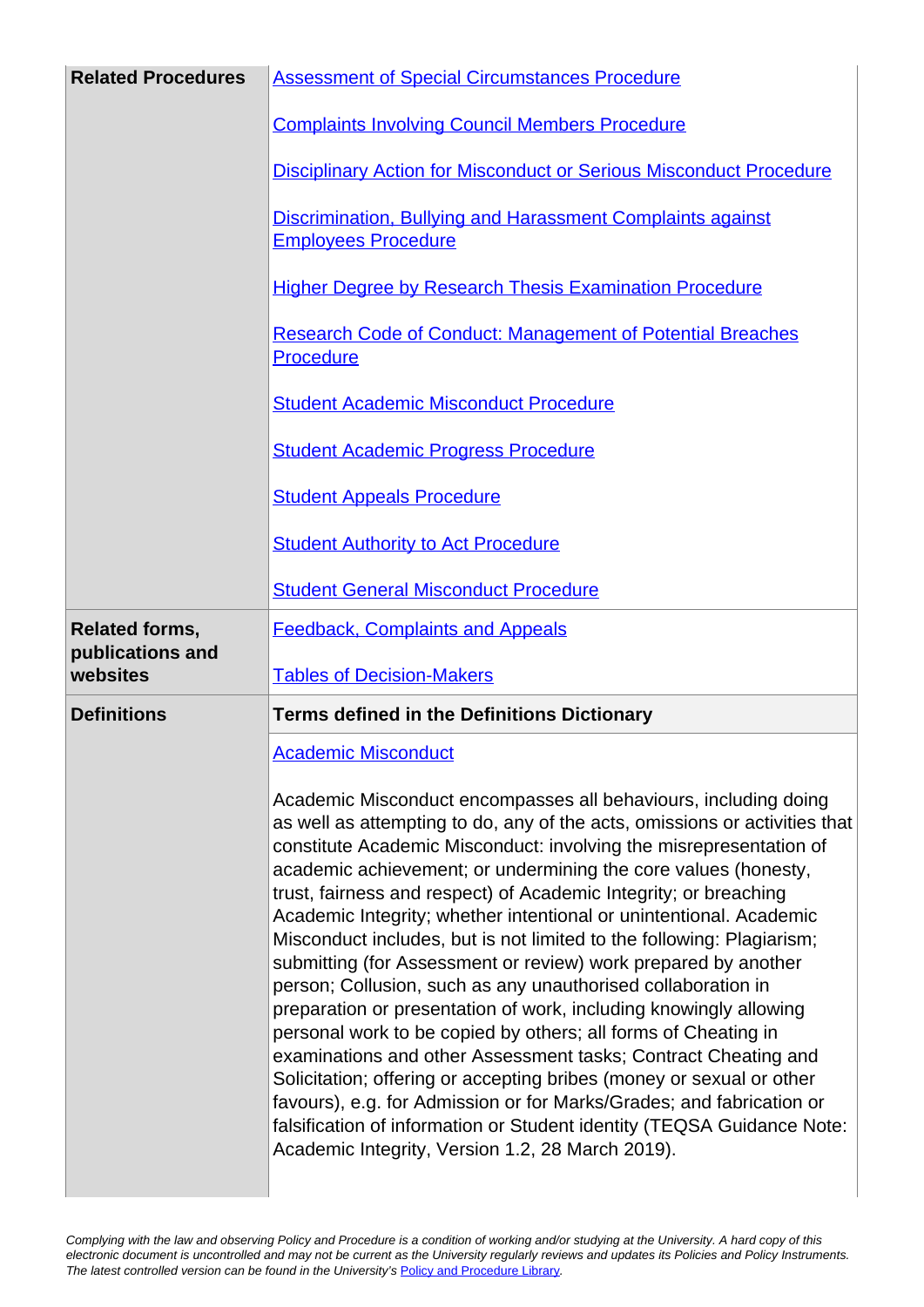### [Academic Progress](https://policy.usq.edu.au/documents/21639PL)

Describes the status of a Student's progress towards successful completion of their coursework for each Teaching Period and towards completion of their program within the maximum given timeframe. Students who are successfully progressing through their studies would not be assigned to any of the Academic Progress stages outlined in the Student Academic Progress Procedure.

## [Admission](https://policy.usq.edu.au/documents/14140PL)

The process of submission and assessment of applications for entry to study at the University.

## [Appeal](https://policy.usq.edu.au/documents/15406PL)

A formal, written request made by a Student or Employee to a higher authority to have a Decision overturned.

## **[Bullying](https://policy.usq.edu.au/documents/151986PL)**

Bullying occurs when a person or group of people repeatedly behaves unreasonably towards a person or group of persons, and that behaviour creates a risk to health and safety.

## **[Bursary](https://policy.usq.edu.au/documents/142402PL)**

A type of financial grant provided to certain Students to assist with the costs associated with attending the University. A Bursary is a monetary grant provided to Students based on financial need and/or academic performance. A Bursary is provided to the Student by the University.

## [Commonwealth Supported Place](https://policy.usq.edu.au/documents/14168PL)

A place at an approved provider that is subsidised by the Australian Government so that Students only have to pay 'student contribution' amounts for their units of study.

## [Conflict of Interest](https://policy.usq.edu.au/documents/161063PL)

If a University Member has an interest that conflicts or may conflict with the discharge of the University Member's duties the University Member should Declare the nature of the interest and the conflict to the University Member's Supervisor as soon as practicable after the relevant facts come to the University Member's knowledge and must not take action or further action relating to a matter that is or may be affected by the conflict until authorised. An Executive Leader may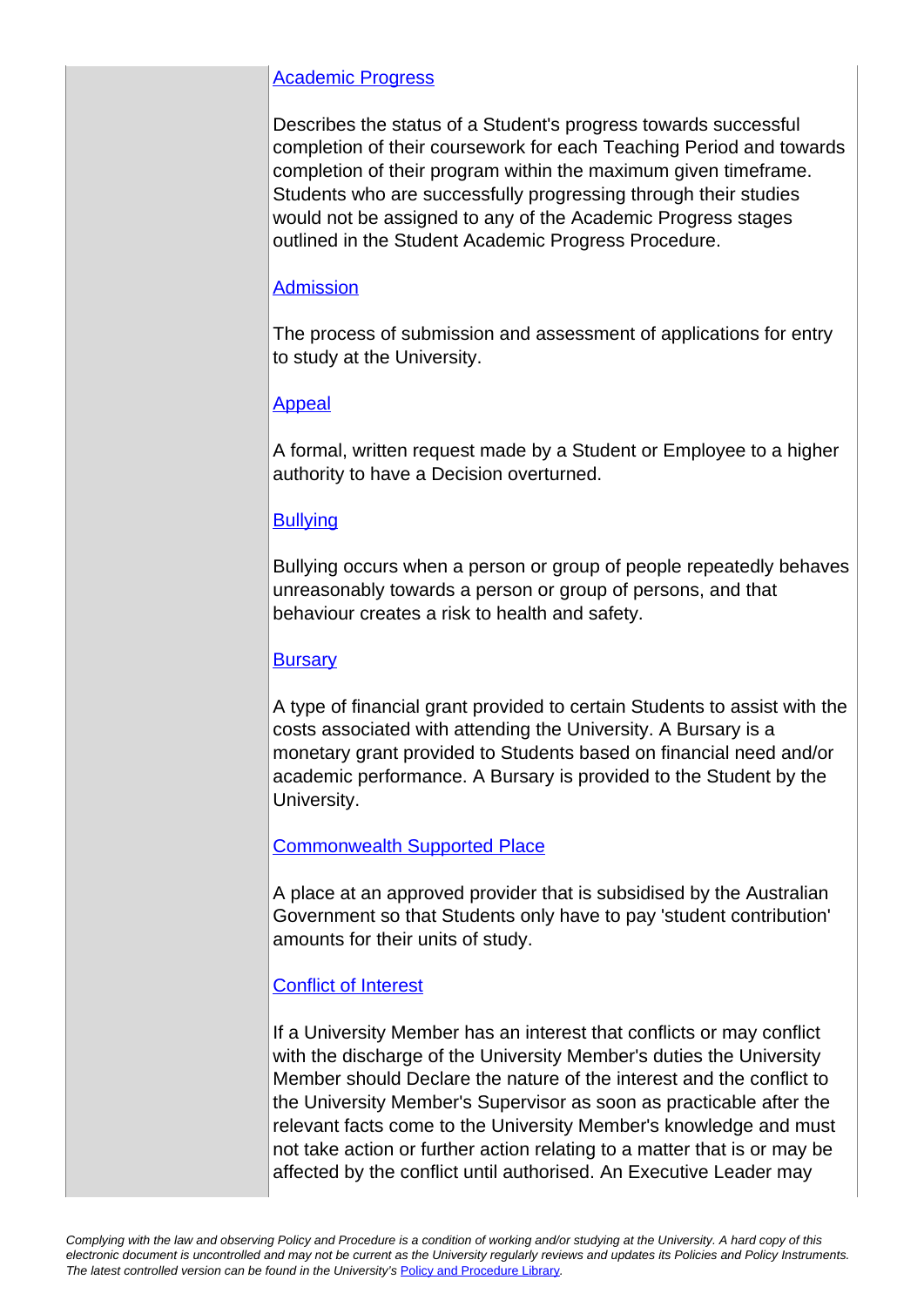direct a University Member to resolve a conflict or possible conflict between an interest of the University Member and the University Member's duties. A reference to an interest or to a Conflict of Interest is a reference to those matters within their ordinary meaning under the general law, and, in relation to an interest, the definition in the Acts Interpretation Act 1954, Schedule 1, does not apply. A Conflict of Interest will arise when a University Member's Private Interests conflict with their duty to the University or to serve the public interest as a University Member. The risk of having a conflict of interest increases where a University Member's responsibilities include the authority to make decisions. A conflict of interest may be potential, perceived or actual - when a University Member is in a role where future decision making may be influenced by their Private Interests if a certain condition is fulfilled, they have a potential conflict of interest; a perceived conflict of interest arises where it appears that decisions a University Member make in the course of their University employment may be influenced by their Private Interests, whether or not this is in fact the case; an actual conflict of interest exists where a University Member's actions could be unduly, improperly or excessively influenced by their Private Interests. Serious misconduct can occur when a conflict of interest is concealed, understated, mismanaged or abused.

### **[Course](https://policy.usq.edu.au/documents/14176PL)**

A discrete element of a program, normally undertaken over a single Teaching Period, in which the Student enrols, and on completion of which the Student is awarded a grade.

#### **[Credit](https://policy.usq.edu.au/documents/14797PL)**

The number of units, up to a specified limit, granted towards a University Award on the basis of either previous Formal, Informal or Non-formal Learning. Credit reduces the number of Courses required to complete an Award Program.

#### **[Decision](https://policy.usq.edu.au/documents/15407PL)**

A determination made by an Employee, contractor or other authorised delegate in the course of their duties on behalf of the University.

#### **[Discrimination](https://policy.usq.edu.au/documents/153708PL)**

Occurs when a person or a group of people are treated less favourably than another person or group because of race, colour, national or ethnic origin; gender or marital status; disability; religion or political beliefs; sexual preference; or some other central characteristic. Discrimination may occur when a person is denied the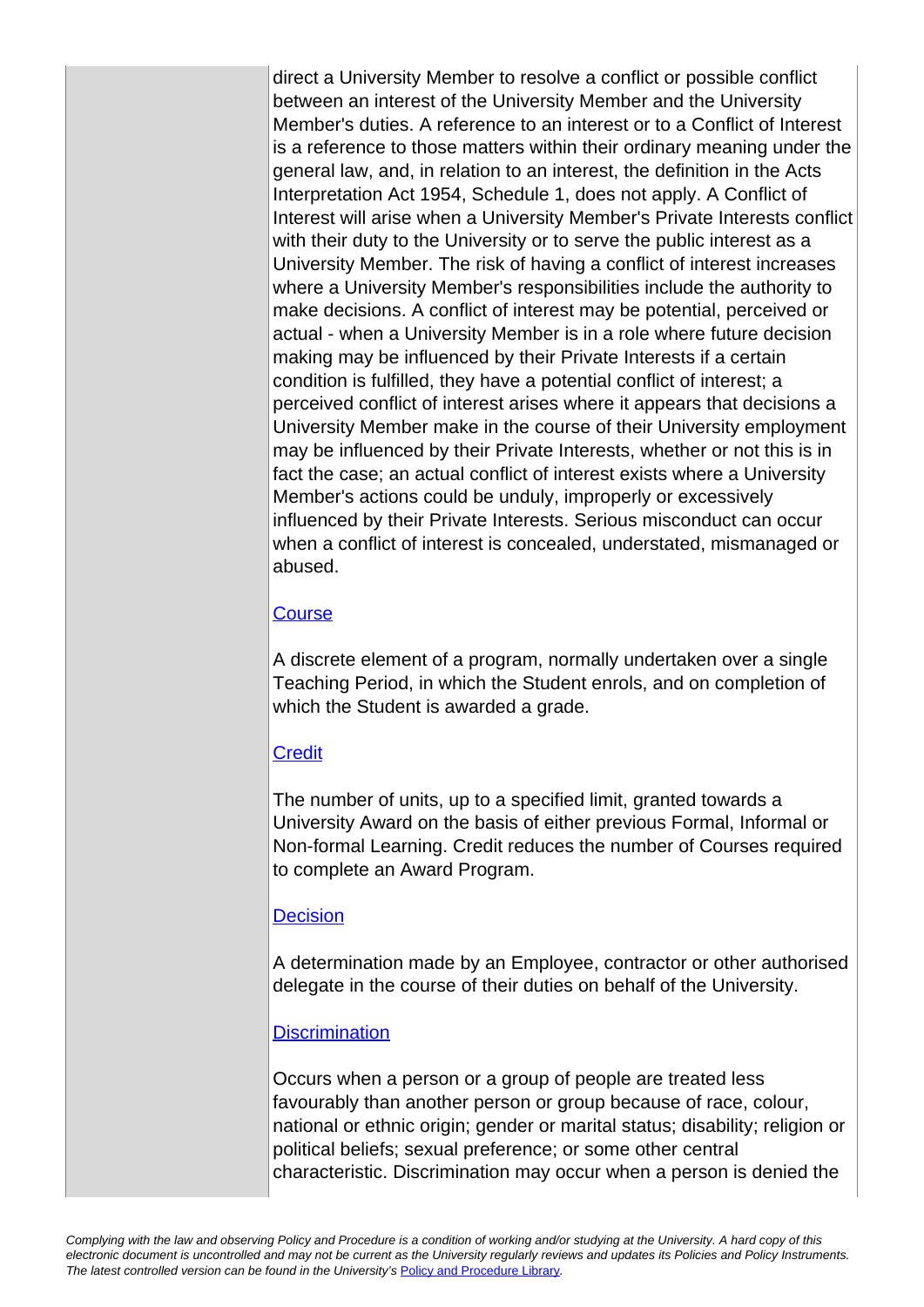opportunity to participate freely and fully in normal day-to-day activities, for example being harassed in the workplace or being denied entry to public places and other facilities.

#### **[Employee](https://policy.usq.edu.au/documents/14206PL)**

A person employed by the University and whose conditions of employment are covered by the USQ Enterprise Agreement and includes persons employed on a continuing, fixed term or casual basis. Employees also include senior Employees whose conditions of employment are covered by a written agreement or contract with the University.

### **[Enrolment](https://policy.usq.edu.au/documents/14209PL)**

The process of admitting Students to one or more Courses for the current Academic Year.

#### **[Exclusion](https://policy.usq.edu.au/documents/14215PL)**

Prohibition from enrolling in a Course or a program for a specified period.

## **[Exemption](https://policy.usq.edu.au/documents/14216PL)**

The release from the requirement to complete a specific required Course but without reducing the overall number of Units required to complete the program.

## **[Expulsion](https://policy.usq.edu.au/documents/21717PL)**

Means the permanent termination of a Student's Enrolment at the University, including the withdrawal of all rights and privileges and the right to use, enter or be within the premises.

## [Final Grade](https://policy.usq.edu.au/documents/14223PL)

A Final Grade is a code that normally represents the outcome of the Assessment of a Student's performance against the learning objectives of a Course but may reflect the outcome of an applicable administrative process.

#### **[Grievance](https://policy.usq.edu.au/documents/153709PL)**

Typically defined as a concern or Complaint raised by an Employee against a process, action, omission or Decision within the responsibility and control of the University which relates to employment or related internal People Portfolio matters, which has or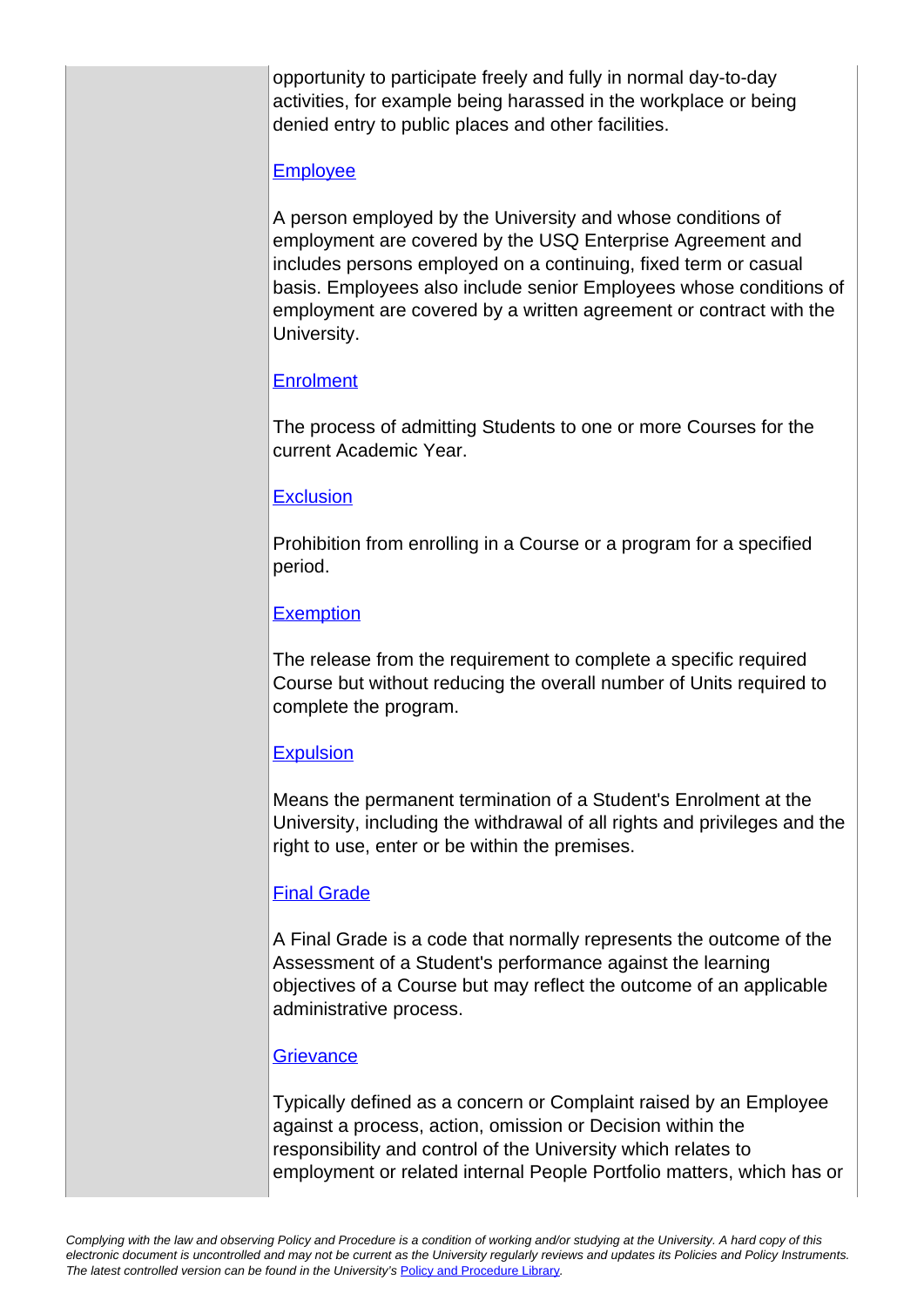is likely to have an unreasonable negative impact on the ability of an Employee to undertake their duties, or similar impact on their career.

#### **[Harassment](https://policy.usq.edu.au/documents/153716PL)**

Occurs when a person is made to feel intimidated, insulted or humiliated because of their race, colour, national or ethnic origin; sex; disability; sexual preference; or some other characteristic specified under anti-discrimination or human rights legislation. Harassment may include behaviour, comments or images which a reasonable person would consider to be offensive, humiliating, intimidating or threatening.

### [Higher Degree by Research \(HDR\)](https://policy.usq.edu.au/documents/14799PL)

A Research Doctorate or Research Masters program for which at least two-thirds of the Student load for the program is required as research work.

#### [International Student](https://policy.usq.edu.au/documents/14242PL)

A Student who is not an Australian citizen, a New Zealand citizen, an Australian Permanent Resident or the holder of an Australian permanent humanitarian visa.

### **[Mediation](https://policy.usq.edu.au/documents/151866PL)**

A process in which parties to a dispute, with the assistance of a neutral third party ('the Mediator'), identify the disputed issues, develop options, consider alternatives and endeavour to reach an agreement. The Mediator has no advisory or other determinative role with regard to the content of the dispute or the outcome of its resolution, but may advise on or determine the process of mediation whereby resolution is attempted.

#### [Non-Award Program](https://policy.usq.edu.au/documents/14255PL)

A sequence of study which does not lead to an Award.

#### **[Notice](https://policy.usq.edu.au/documents/14916PL)**

A Notice from the University is a document, whether physical or electronic. A Notice may be: given by hand to the addressee or delivered to the address provided by the addressee to the University; or sent by registered or pre-paid mail to the address provided by the addressee to the University; or sent by electronic communication to the University-issued email account provided by the University to a Student during the period of Enrolment until the completion of their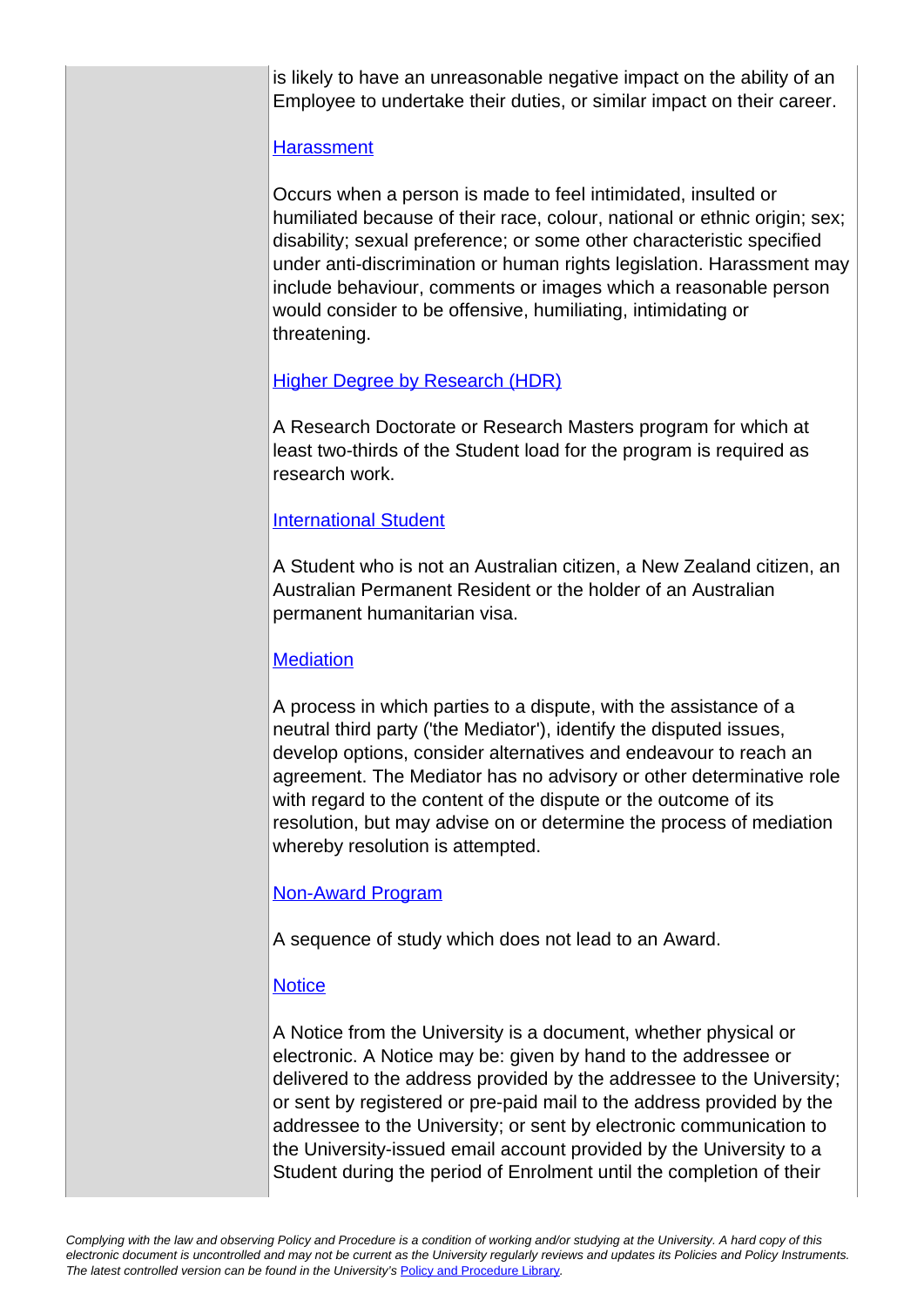program; or sent by electronic communication to the email address provided to the University by an addressee not enrolled at the University. A Notice is taken to be received if: given by hand to the addressee or delivered to the address provided to the University by the addressee; or sent by registered or pre-paid mail - three University Business Days after the date of posting; or sent by electronic communication - at the time that would be the time of receipt under the Electronic Transactions Act 1999 or its succeeding legislation. A Notice that would be deemed to have been received out of business hours or on a non-University Business Day will instead be deemed received on the next University Business Day.

#### **[Policy](https://policy.usq.edu.au/documents/14266PL)**

A high level strategic directive that establishes a principle based approach on a subject. Policy is operationalised through Procedures that give instructions and set out processes to implement a Policy.

### [Procedural Fairness](https://policy.usq.edu.au/documents/19897PL)

Has the meaning ascribed to it from time to time by the applicable common law of the State of Queensland.

### **[Procedure](https://policy.usq.edu.au/documents/14274PL)**

An operational instruction that sets out the process to operationalise a Policy.

## [Research](https://policy.usq.edu.au/documents/20200PL)

Research is the creation of new knowledge and/or the use of existing knowledge in a new and creative way to generate new concepts, methodologies, inventions and understandings. This could include the synthesis and analysis of previous research to the extent that it is new and creative.

## [Review of Decision](https://policy.usq.edu.au/documents/151868PL)

A merits review of a Decision made by the University in relation to a Student matter where the relevant policy or procedure relating to the matter allows for a review of Decision. The Review of Decision will be undertaken in accordance with the Student Grievance Resolution Procedure.

#### **[Scholarship](https://policy.usq.edu.au/documents/142406PL)**

A Scholarship is Student recognition, typically based on Academic Merit, which provides a financial grant to a Student to undertake or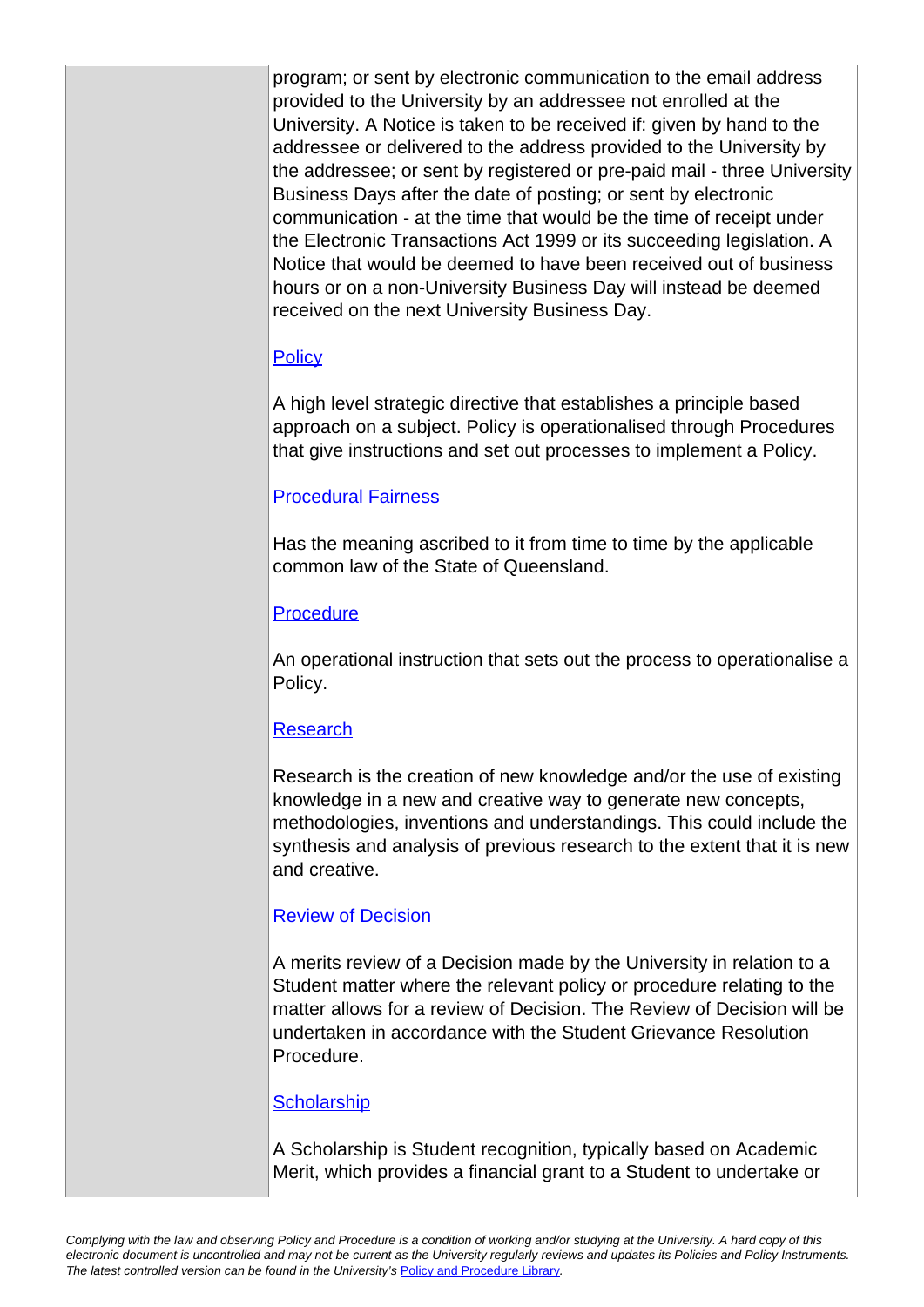complete a program of study at the University over a nominated period of time, in accordance with the selection criteria. A Scholarship may take the form of periodic payments to the Student or a reduction in specified costs, such as tuition fees for the duration of the Scholarship.

#### [Sexual Harassment](https://policy.usq.edu.au/documents/153715PL)

Sexual Harassment is any unwanted or unwelcome sexual behaviour which makes a person feel offended, humiliated or intimidated, or occurs in circumstances where a reasonable person would have anticipated the possibility that the other person would be offended, humiliated or intimidated by the conduct. Sexual Harassment can take many different forms. It can be obvious or indirect, physical or verbal, repeated or one-off, and perpetrated by males and females against people of the same or opposite sex. Sexual Harassment may include: staring or leering; unnecessary familiarity, such as deliberately brushing up against a person, or unwelcome touching; suggestive comments or jokes; insults or taunts of a sexual nature; intrusive questions or statements about a person's private life; displaying posters, magazines or screen-savers of a sexual nature; sending sexually explicit emails or text messages; inappropriate advances on social networking sites; accessing sexually explicit internet sites; requests for sex or repeated unwanted requests to go out on dates; behaviour that may also be considered to be an offence under criminal law, such as physical assault, indecent exposure, sexual assault, stalking or obscene communications. Sexual Harassment is not interaction, flirtation or friendship which is mutual or consensual.

#### [Show Cause](https://policy.usq.edu.au/documents/21641PL)

The Show Cause process is a formal process that allows a Student to present their case as to why they should not be Excluded from their studies due to unsatisfactory Academic Progress.

#### [Special Circumstances](https://policy.usq.edu.au/documents/14170PL)

Matters which are, in most cases, beyond the control of the Student and which will impact their capacity to progress with their planned program of study or meet a submission deadline. In some legislation, Special Circumstances are referred to as "compassionate and compelling circumstances".

#### **[Student](https://policy.usq.edu.au/documents/14294PL)**

A person who is admitted to an Award Program or Non-Award Program offered by the University and is: currently enrolled in one or more Courses or study units; or not currently enrolled but is on an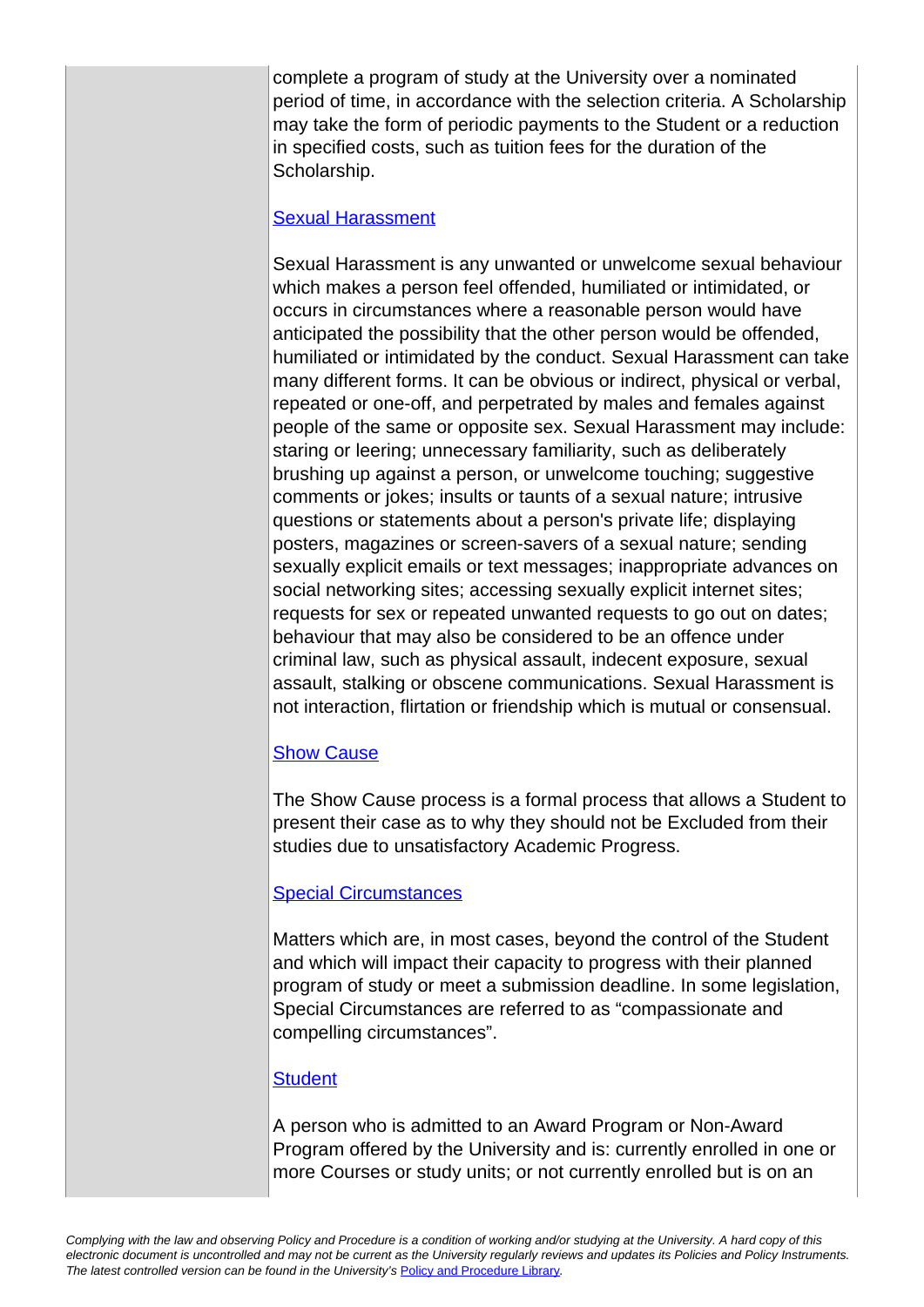approved Leave of Absence or whose admission has not been cancelled.

### [Student Grievance](https://policy.usq.edu.au/documents/21714PL)

A problem or concern raised by a Student who considers they have been negatively impacted because of an action, determination or omission within the control or responsibility of the University. Student Grievances are resolved in accordance with the Student Grievance Resolution Procedure and must be related directly to a Student's studies at the University and the outcome must directly impact the **Student** 

### **[Student Guild Advocacy Officer](https://policy.usq.edu.au/documents/21772PL)**

A Student Support Person, employed within the USQ Student Guild Advocacy Office as a Student Advocacy Officer, who has the permission of a Student involved in a grievance resolution process to communicate on the Student's behalf, including seeking clarification.

### [Student Support Person](https://policy.usq.edu.au/documents/151863PL)

Any individual who is providing support and assistance to a Student involved in a grievance resolution process, including accompanying the Student to meetings or interviews. A Support Person may confer with the Student during the meeting or interview and may be invited by the Chair (or meeting convenor) to present the Student's case in their capacity as a Support Person.

## **[Teaching Period](https://policy.usq.edu.au/documents/14301PL)**

The period during which a Course or study unit is offered. Examples of teaching periods include, but are not limited to, semesters, trimesters, blocks, intensives and sessions.

#### **[Third Party Provider](https://policy.usq.edu.au/documents/2158PL)**

A party with which the University has a Third Party Arrangement for the purposes of delivering some or all of a higher education program that leads to the award of an Australian regulated higher education qualification.

#### **[University](https://policy.usq.edu.au/documents/14313PL)**

The term 'University' or 'USQ' means the University of Southern Queensland.

**[University Business Days](https://policy.usq.edu.au/documents/14315PL)**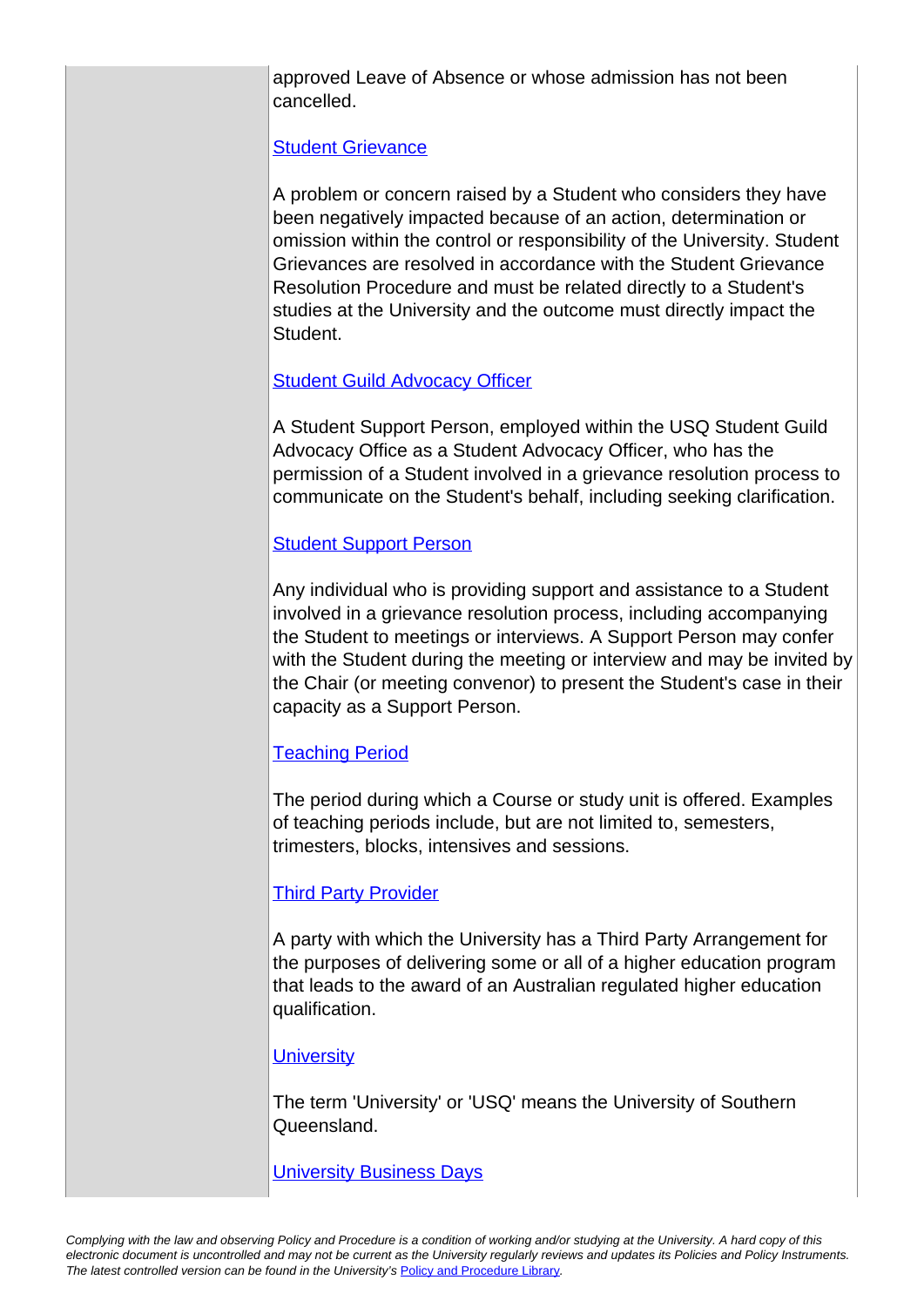The days of Monday to Friday inclusive between 9am and 5pm Australian Eastern Standard Time (AEST), with the exclusion of gazetted Public Holidays for the relevant campus location, plus the closure of the University between 25 December and 1 January in the following year inclusive as specified in the USQ Enterprise Agreement, as well as any closure of the University either at one or several campuses in accordance with a direction of the Crisis Management Team.

## **[Victimisation](https://policy.usq.edu.au/documents/153712PL)**

Any unfavourable treatment, or threats of unfavourable treatment against a person as a result of their actual or intended involvement in a complaint. Such involvement might include making a complaint or supplying information or producing documents to someone making a complaint. Unfavourable treatment may include adverse changes to their study or work environment, denial of access to resources, opportunities or training, ignoring the person or giving a lower assessment of Student work.

## **Definitions that relate to this procedure only**

## **Complaint**

An expression of dissatisfaction made to or about the University, related to its products, services, Students or Employees or the handling of a matter, where a response is expected.

# **Relevant Party**

The person/s or unit the Student has a Grievance with, including other Students.

# **Vexatious**

Means:

- without merit;
- the substance of which has already been considered by the University and satisfactory measures have been taken to resolve the matter;
- is dishonest or contains intentionally misleading information;
- pursued with undue persistence; or
- pursued in a manner that harasses University Employees or